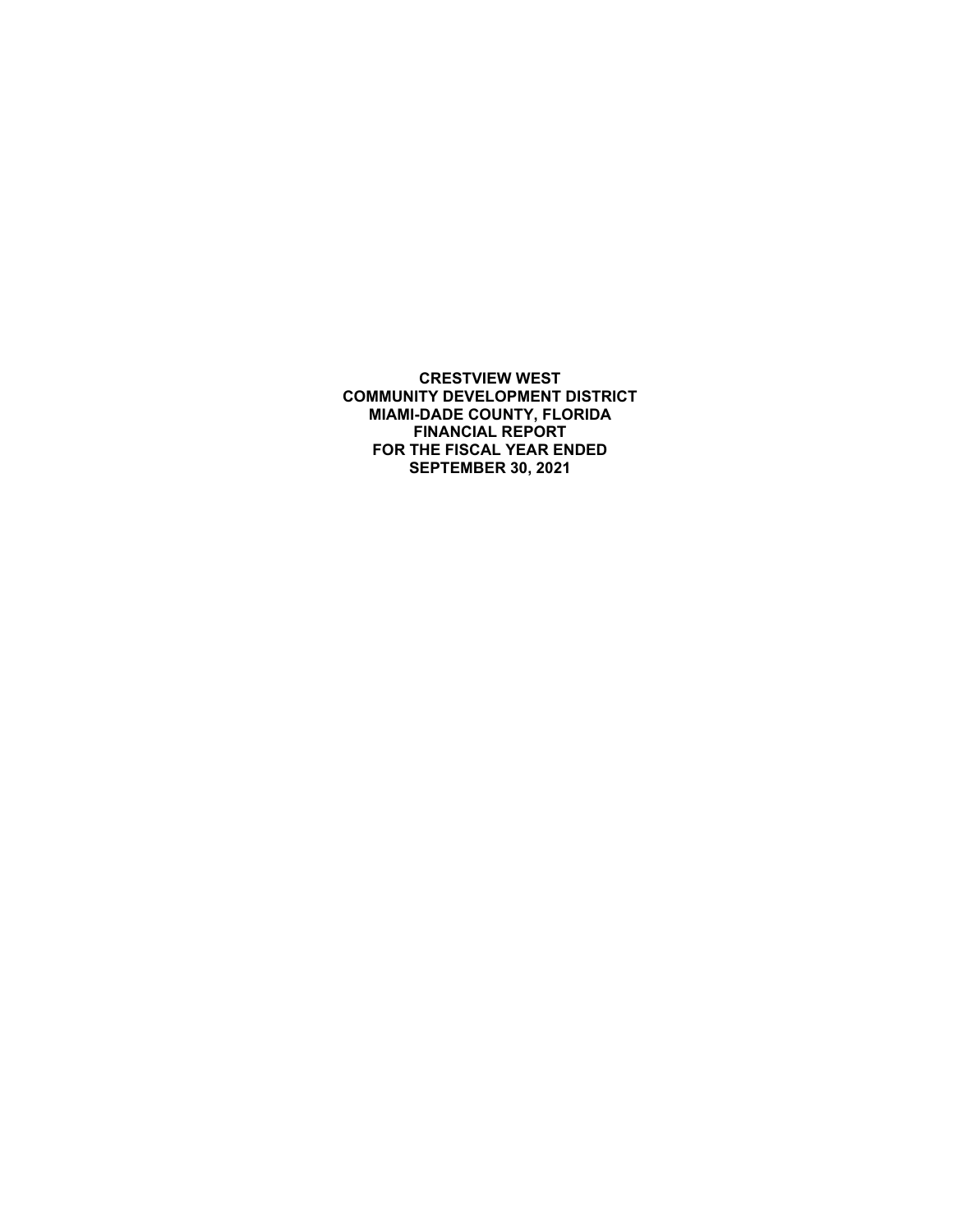# **CRESTVIEW WEST COMMUNITY DEVELOPMENT DISTRICT MIAMI-DADE COUNTY, FLORIDA**

# **TABLE OF CONTENTS**

|                                                                                                                                                                                            | Page      |
|--------------------------------------------------------------------------------------------------------------------------------------------------------------------------------------------|-----------|
| <b>INDEPENDENT AUDITOR'S REPORT</b>                                                                                                                                                        | $1 - 2$   |
| MANAGEMENT'S DISCUSSION AND ANALYSIS                                                                                                                                                       | $3-5$     |
| <b>BASIC FINANCIAL STATEMENTS</b>                                                                                                                                                          |           |
| <b>Government-Wide Financial Statements:</b>                                                                                                                                               |           |
| <b>Statement of Net Position</b>                                                                                                                                                           | 6         |
| <b>Statement of Activities</b>                                                                                                                                                             | 7         |
| <b>Fund Financial Statements:</b><br>Balance Sheet - Governmental Fund                                                                                                                     | 8         |
| Reconciliation of the Balance Sheet to the                                                                                                                                                 |           |
| Statement of Net Position - Governmental Funds                                                                                                                                             | 9         |
| Statement of Revenues, Expenditures and Changes in Fund Balances -                                                                                                                         |           |
| <b>Governmental Funds</b>                                                                                                                                                                  | 10        |
| Reconciliation of the Statement of Revenues, Expenditures and Changes in                                                                                                                   |           |
| Fund Balances of Governmental Funds to the Statement of Activities                                                                                                                         | 11        |
| Notes to the Financial Statements                                                                                                                                                          | $12 - 18$ |
| REQUIRED SUPPLEMENTARY INFORMATION<br>Schedule of Revenues, Expenditures and Changes in Fund Balance -<br>Budget and Actual - General Fund<br>Notes to Required Supplementary Information  | 19<br>20  |
| OTHER INFORMATION                                                                                                                                                                          |           |
| Data Elements required by FL Statute 218.39 (3) (c)                                                                                                                                        | 21        |
| INDEPENDENT AUDITOR'S REPORT ON INTERNAL CONTROL OVER FINANCIAL<br>REPORTING AND ON COMPLIANCE AND OTHER MATTERS BASED ON AN AUDIT<br>OF FINANCIAL STATEMENTS PERFORMED IN ACCORDANCE WITH |           |
| <b>GOVERNMENT AUDITING STANDARDS</b>                                                                                                                                                       | $22-23$   |
| INDEPENDENT AUDITOR'S REPORT ON COMPLIANCE WITH THE REQUIREMENTS<br>OF SECTION 218.415, FLORIDA STATUTES, REQUIRED BY RULE 10.556(10)                                                      |           |
| OF THE AUDITOR GENERAL OF THE STATE OF FLORIDA                                                                                                                                             | 24        |
| MANAGEMENT LETTER PURSUANT TO THE RULES OF THE AUDITOR GENERAL<br>OF THE STATE OF FLORIDA                                                                                                  | $25 - 26$ |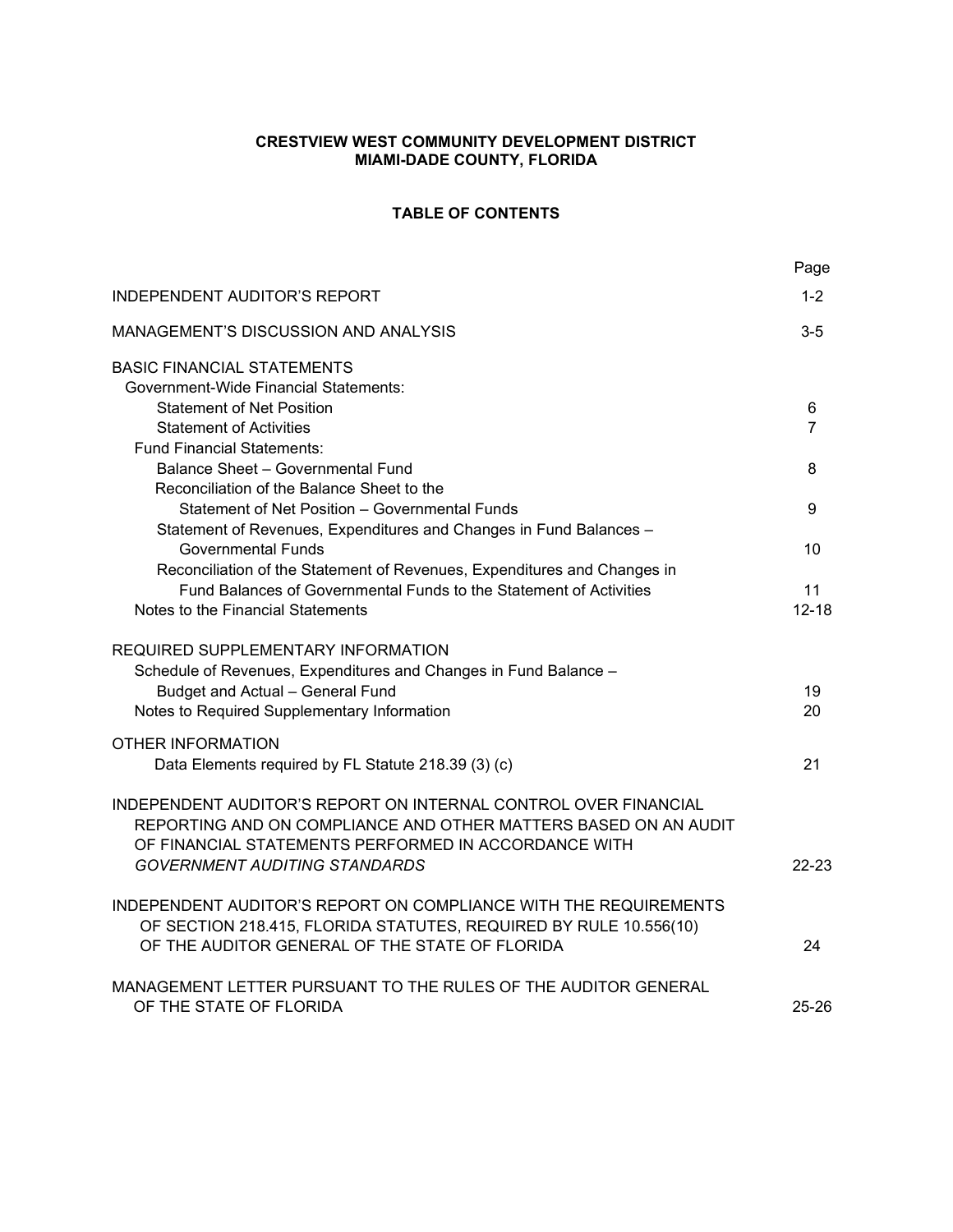

 951 Yamato Road ▪ Suite 280 Boca Raton, Florida 33431 (561) 994-9299 ▪ (800) 299-4728 Fax (561) 994-5823 www.graucpa.com

# **INDEPENDENT AUDITOR'S REPORT**

To the Board of Supervisors Crestview West Community Development District Miami-Dade County, Florida

### **Report on the Financial Statements**

We have audited the accompanying financial statements of the governmental activities and each major fund of Crestview West Community Development District, Miami-Dade County, Florida (the "District") as of and for the fiscal year ended September 30, 2021, and the related notes to the financial statements, which collectively comprise the District's basic financial statements as listed in the table of contents.

### **Management's Responsibility for the Financial Statements**

Management is responsible for the preparation and fair presentation of these financial statements in accordance with accounting principles generally accepted in the United States of America; this includes the design, implementation, and maintenance of internal control relevant to the preparation and fair presentation of financial statements that are free from material misstatement, whether due to fraud or error.

### **Auditor's Responsibility**

Our responsibility is to express opinions on these financial statements based on our audit. We conducted our audit in accordance with auditing standards generally accepted in the United States of America and the standards applicable to financial audits contained in *Government Auditing Standards*, issued by the Comptroller General of the United States. Those standards require that we plan and perform the audit to obtain reasonable assurance about whether the financial statements are free from material misstatement.

An audit involves performing procedures to obtain audit evidence about the amounts and disclosures in the financial statements. The procedures selected depend on the auditor's judgment, including the assessment of the risks of material misstatement of the financial statements, whether due to fraud or error. In making those risk assessments, the auditor considers internal control relevant to the entity's preparation and fair presentation of the financial statements in order to design audit procedures that are appropriate in the circumstances, but not for the purpose of expressing an opinion on the effectiveness of the entity's internal control. Accordingly, we express no such opinion. An audit also includes evaluating the appropriateness of accounting policies used and the reasonableness of significant accounting estimates made by management, as well as evaluating the overall presentation of the financial statements.

We believe that the audit evidence we have obtained is sufficient and appropriate to provide a basis for our audit opinions.

# **Opinions**

In our opinion, the financial statements referred to above present fairly, in all material respects, the respective financial position of the governmental activities and each major fund of the District as of September 30, 2021, and the respective changes in financial position thereof for the fiscal year then ended in accordance with accounting principles generally accepted in the United States of America.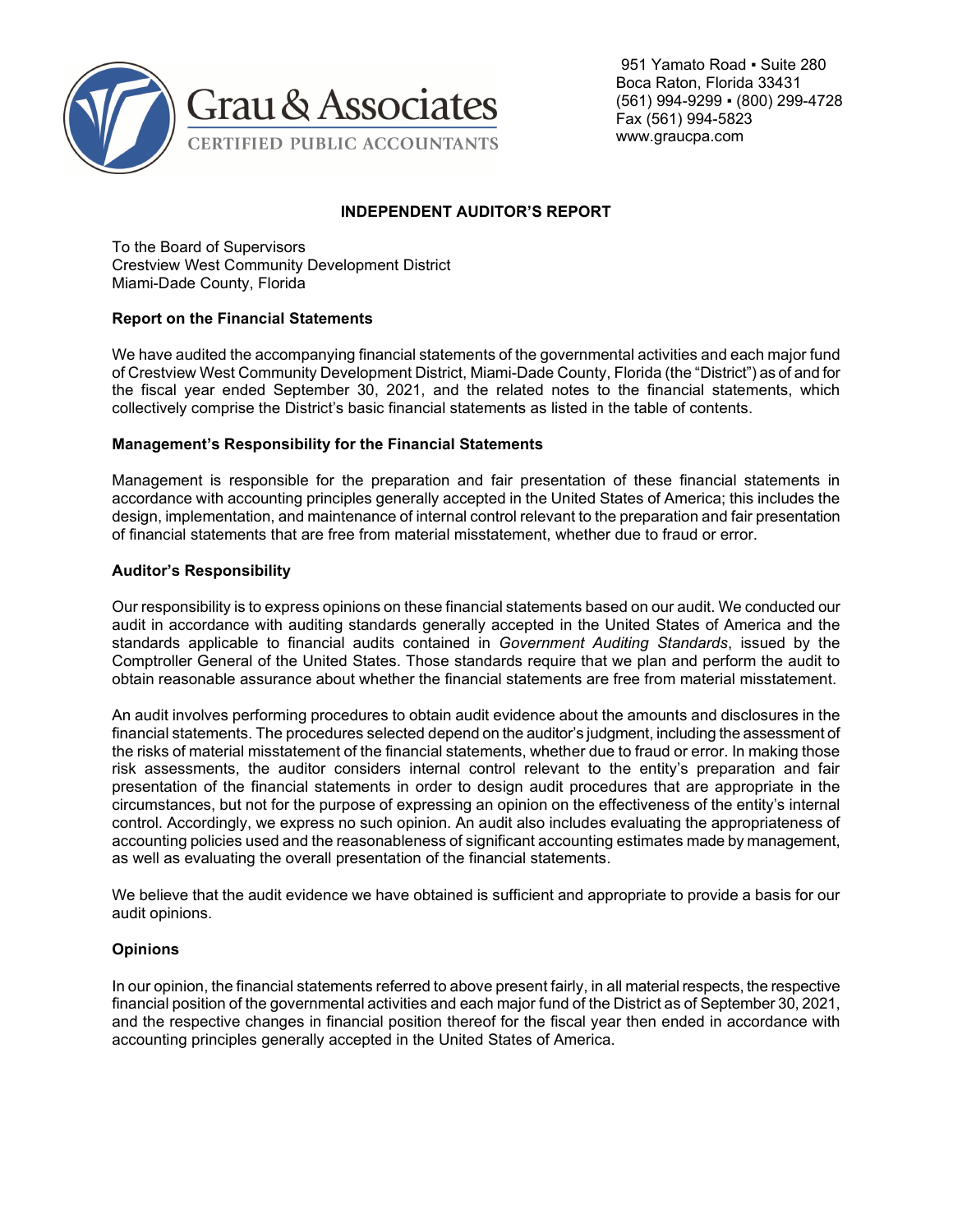### **Other Matters**

#### *Required Supplementary Information*

Accounting principles generally accepted in the United States of America require that the management's discussion and analysis and budgetary comparison information be presented to supplement the basic financial statements. Such information, although not a part of the basic financial statements, is required by the Governmental Accounting Standards Board, who considers it to be an essential part of financial reporting for placing the basic financial statements in an appropriate operational, economic, or historical context. We have applied certain limited procedures to the required supplementary information in accordance with auditing standards generally accepted in the United States of America, which consisted of inquiries of management about the methods of preparing the information and comparing the information for consistency with management's responses to our inquiries, the basic financial statements, and other knowledge we obtained during our audit of the basic financial statements. We do not express an opinion or provide any assurance on the information because the limited procedures do not provide us with sufficient evidence to express an opinion or provide any assurance.

### *Other Information*

Our audit was conducted for the purpose of forming opinions on the financial statements that collectively comprise the District's basic financial statements. The information for compliance with FL Statute 218.39 (3) (c) is not a required part of the basic financial statements. The information for compliance with FL Statute 218.39 (3) (c) has not been subjected to the auditing procedures applied in the audit of the basic financial statements, and accordingly, we do not express an opinion or provide any assurance on it.

### **Other Reporting Required by** *Government Auditing Standards*

In accordance with *Government Auditing Standards*, we have also issued our report dated March 21, 2022, on our consideration of the District's internal control over financial reporting and on our tests of its compliance with certain provisions of laws, regulations, contracts, grant agreements and other matters. The purpose of that report is solely to describe the scope of our testing of internal control over financial reporting and compliance and the results of that testing, and not to provide an opinion on the effectiveness of the District's internal control over financial reporting or on compliance. That report is an integral part of an audit performed in accordance with *Government Auditing Standards* in considering the District's internal control over financial reporting and compliance.

Dear & Association

March 21, 2022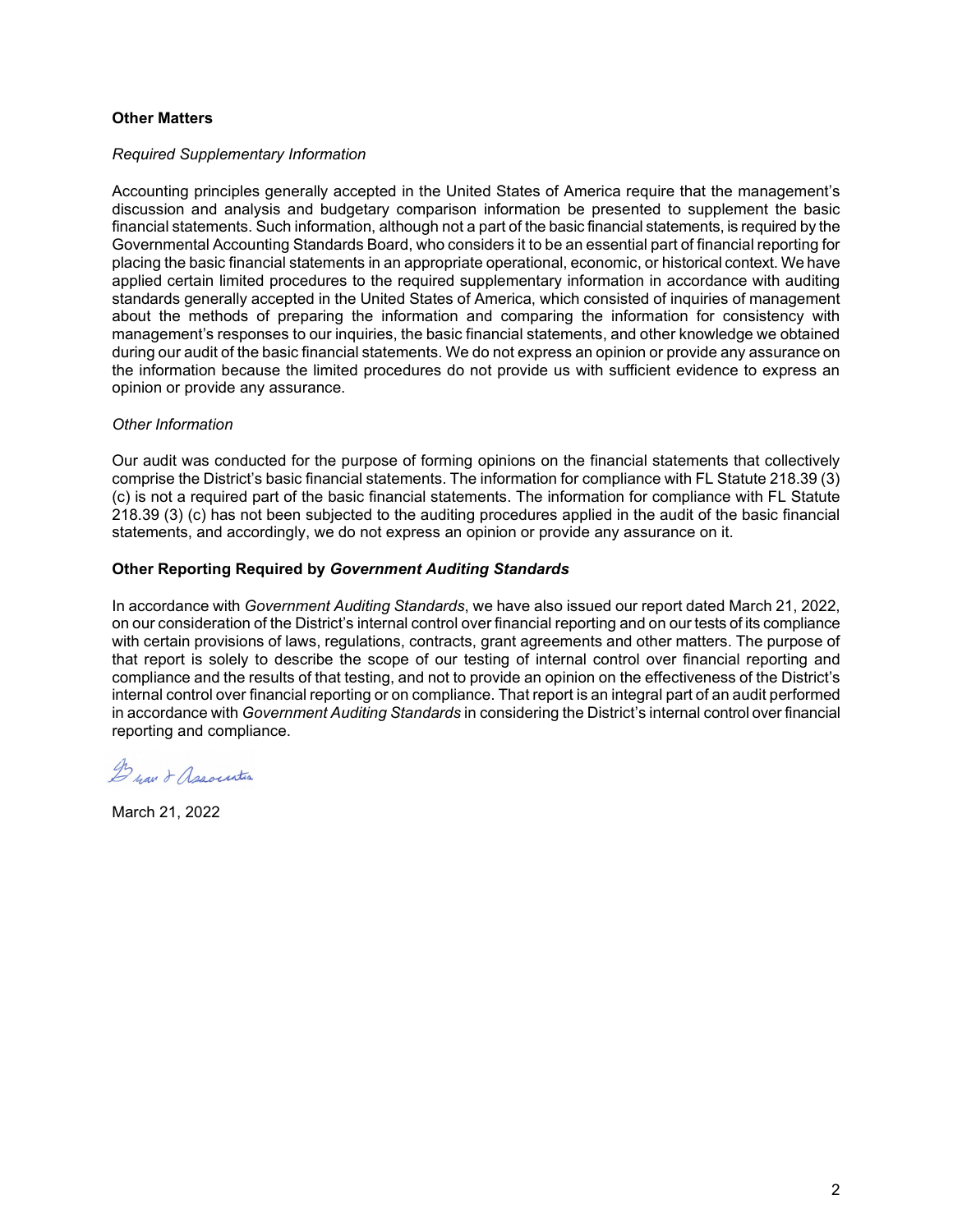## **MANAGEMENT'S DISCUSSION AND ANALYSIS**

Our discussion and analysis of Crestview West Community Development District, Miami-Dade County, Florida ("District") provides a narrative overview of the District's financial activities for the fiscal year ended September 30, 2021. Please read it in conjunction with the District's Independent Auditor's Report, basic financial statements, accompanying notes and supplementary information to the basic financial statements.

### FINANCIAL HIGHLIGHTS

- The liabilities of the District exceeded its assets at the close of the most recent fiscal year resulting in a deficit balance of \$(2,010,308). When the District was formed, assets exceeded liabilities and subsequently infrastructure was deeded to Miami-Dade County creating the negative net position. The reason for the transfer of infrastructure was that the County is better able to maintain the infrastructure than the District. Further, financial condition assessment procedures have been applied and no deteriorating financial conditions were noted.
- The change in the District's total net position in comparison with the prior fiscal year was \$52,797, an increase. The key components of the District's net position and change in net position are reflected in the table in the government-wide financial analysis section.
- At September 30, 2021, the District's governmental fund reported ending fund balance of \$193,105, an increase of \$3,282 in comparison with the prior fiscal year. A portion of the fund balance is restricted for debt service and capital projects, assigned for subsequent year's expenditures and the remainder is unassigned fund balance which is available for spending at the District's discretion.

### OVERVIEW OF FINANCIAL STATEMENTS

This discussion and analysis are intended to serve as the introduction to the District's basic financial statements. The District's basic financial statements are comprised of three components: 1) governmentwide financial statements, 2) fund financial statements, and 3) notes to the financial statements. This report also contains other supplementary information in addition to the basic financial statements themselves.

### Government-Wide Financial Statements

The government-wide financial statements are designed to provide readers with a broad overview of the District's finances, in a manner similar to a private-sector business.

The statement of net position presents information on all the District's assets, deferred outflows of resources, liabilities, and deferred inflows of resources with the residual amount being reported as net position. Over time, increases or decreases in net position may serve as a useful indicator of whether the financial position of the District is improving or deteriorating.

The statement of activities presents information showing how the government's net position changed during the most recent fiscal year. All changes in net position are reported as soon as the underlying event giving rise to the change occurs, regardless of the timing of related cash flows. Thus, revenues and expenses are reported in this statement for some items that will only result in cash flows in future fiscal periods.

The government-wide financial statements include all governmental activities that are principally supported by assessments. The District does not have any business-type activities. The governmental activities of the District include the general government (management) function.

### Fund Financial Statements

A fund is a grouping of related accounts that is used to maintain control over resources that have been segregated for specific activities or objectives. The District, like other state and local governments, uses fund accounting to ensure and demonstrate compliance with finance-related legal requirements. The District has one fund category, the governmental funds.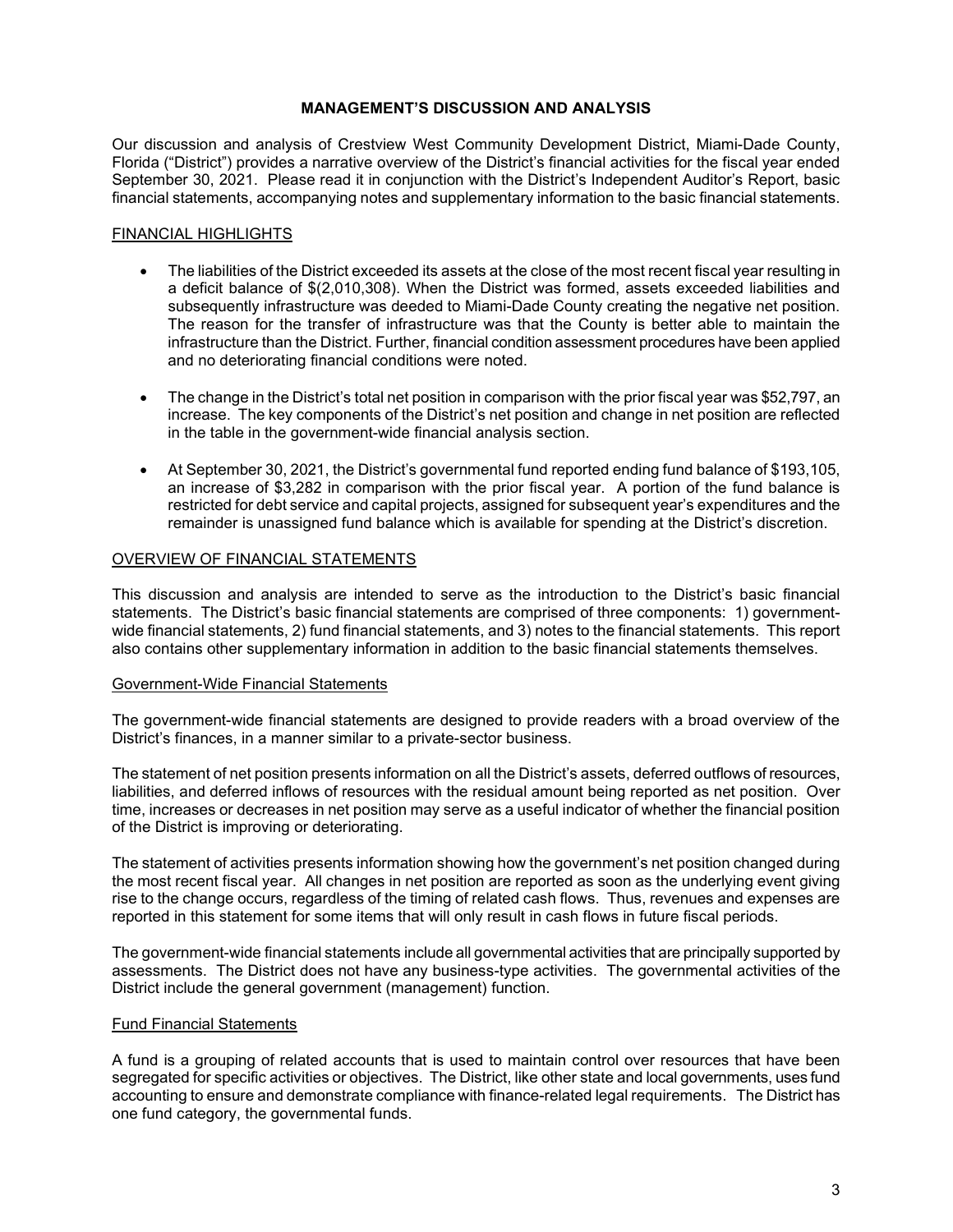## OVERVIEW OF FINANCIAL STATEMENTS (Continued)

#### Governmental Funds

Governmental funds are used to account for essentially the same functions reported as governmental activities in the government-wide financial statements. However, unlike the government-wide financial statements, governmental fund financial statements focus on near-term inflows and outflows of spendable resources, as well as on balances of spendable resources available at the end of the fiscal year. Such information may be useful in evaluating a District's near-term financing requirements.

Because the focus of governmental funds is narrower than that of the government-wide financial statements, it is useful to compare the information presented for governmental funds with similar information presented for governmental activities in the government-wide financial statements. By doing so, readers may better understand the long-term impact of the District's near-term financing decisions. Both the governmental fund balance sheet and the governmental fund statement of revenues, expenditures, and changes in fund balances provide a reconciliation to facilitate this comparison between governmental funds and governmental activities.

The District maintains three governmental fund for external reporting. Information is presented separately in the governmental fund balance sheet and the governmental fund statement of revenues, expenditures, and changes in fund balances for the general, debt service and capital projects funds. All of the funds are considered major funds.

The District adopts an annual appropriated budget for its general fund. A budgetary comparison schedule has been provided for the general fund to demonstrate compliance with the budget.

#### Notes to the Financial Statements

The notes provide additional information that is essential to a full understanding of the data provided in the government-wide and fund financial statements.

#### GOVERNMENT-WIDE FINANCIAL ANALYSIS

As noted earlier, net position may serve over time as a useful indicator of an entity's financial position. In the case of the District, liabilities exceeded assets at the close of the most recent fiscal year.

Key components of the District's net position are reflected in the following table:

#### NET POSITION SEPTEMBER 30,

|                            | 2021 |               |    | 2020          |
|----------------------------|------|---------------|----|---------------|
| Current and other assets   |      | 201,419       | \$ | 197,423       |
| Total assets               |      | 201,419       |    | 197,423       |
| <b>Current liabilities</b> |      | 104,743       |    | 102,863       |
| Long-term liabilities      |      | 2,106,984     |    | 2,157,665     |
| <b>Total liabilities</b>   |      | 2,211,727     |    | 2,260,528     |
| Net position               |      |               |    |               |
| Restricted                 |      | 125.067       |    | 120.891       |
| Unrestricted               |      | (2, 135, 375) |    | (2, 183, 996) |
| Total net position         |      | (2,010,308)   | \$ | (2,063,105)   |

The restricted portion of the District's net position represents resources that are subject to external restrictions on how they may be used.

The District's net position increased during the most recent fiscal year. The majority of the increase is due to ongoing program revenues exceeding the cost of operations.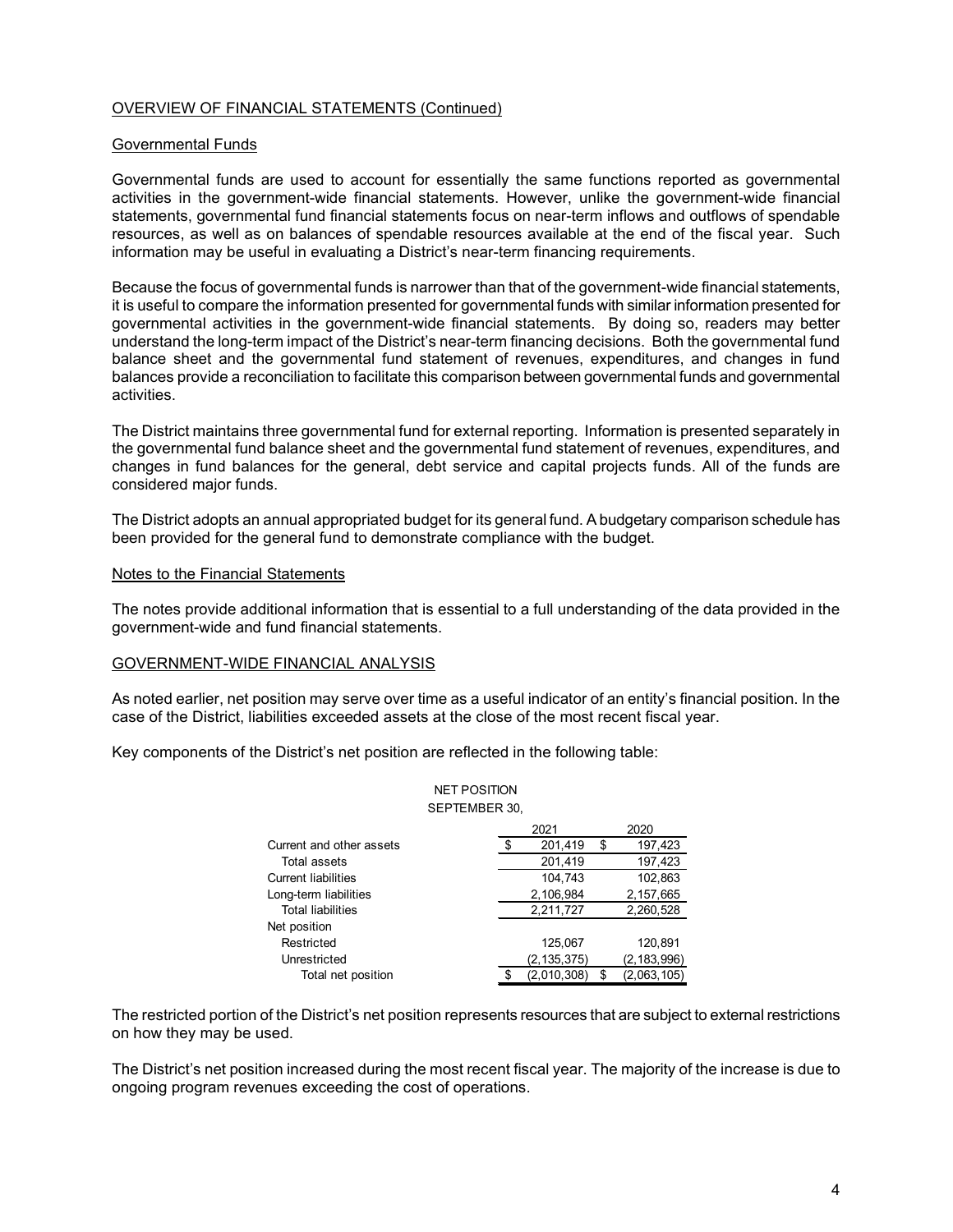## GOVERNMENT-WIDE FINANCIAL ANALYSIS (Continued)

Key elements of the change in net position are reflected in the following table:

| FOR THE FISCAL YEAR ENDED SEPTEMBER 30, |    |             |      |             |  |  |  |  |  |
|-----------------------------------------|----|-------------|------|-------------|--|--|--|--|--|
|                                         |    | 2021        | 2020 |             |  |  |  |  |  |
| Revenues:                               |    |             |      |             |  |  |  |  |  |
| Program revenues                        |    |             |      |             |  |  |  |  |  |
| Charges for services                    | \$ | 211,041     | S    | 211,865     |  |  |  |  |  |
| Operating grants and contributions      |    | 17          |      | 1,148       |  |  |  |  |  |
| Capital grants and contributions        |    |             |      | 4           |  |  |  |  |  |
| General revenues                        |    | 106         |      | 110         |  |  |  |  |  |
| Total revenues                          |    | 211,164     |      | 213,127     |  |  |  |  |  |
| Expenses:                               |    |             |      |             |  |  |  |  |  |
| General government                      |    | 50,252      |      | 46,021      |  |  |  |  |  |
| Interest on long-term debt              |    | 108,115     |      | 112,610     |  |  |  |  |  |
| Total expenses                          |    | 158,367     |      | 158,631     |  |  |  |  |  |
| Change in net position                  |    | 52,797      |      | 54,496      |  |  |  |  |  |
| Net position - beginning                |    | (2,063,105) |      | (2,117,601) |  |  |  |  |  |
| Net position - ending                   | \$ | (2,010,308) | \$   | (2,063,105) |  |  |  |  |  |

CHANGES IN NET POSITION

As noted above and in the statement of activities, the cost of all governmental activities during the fiscal year ended September 30, 2021, was \$158,367. The costs of the District's activities were funded by program revenues. Program revenues are comprised primarily of assessments. The slight decrease in current fiscal year expenses is primarily the result of a decrease in long term debt interest.

### GENERAL BUDGETING HIGHLIGHTS

An operating budget was adopted and maintained by the governing board for the District pursuant to the requirements of Florida Statutes. The budget is adopted using the same basis of accounting that is used in preparation of the fund financial statements. The legal level of budgetary control, the level at which expenditures may not exceed budget, is in the aggregate. Any budget amendments that increase the aggregate budgeted appropriations must be approved by the Board of Supervisors. The general fund budget for the fiscal year ended September 30, 2021, was amended to increase revenues by \$961 and increase appropriations by \$2,268. Actual general fund expenditures did not exceed appropriations for the fiscal year ended September 30, 2021.

### DEBT ADMINISTRATION

At September 30, 2021, the District had \$2,188,000 in Bonds outstanding for its governmental activities. More detailed information about the District's capital debt is presented in the notes of the financial statements

### ECONOMIC FACTORS AND NEXT YEAR'S BUDGETS AND OTHER EVENTS

The District anticipates the cost of operations will remain consistent with that of the previous year.

### CONTACTING THE DISTRICT'S FINANCIAL MANAGEMENT

This financial report is designed to provide our citizens, taxpayers, customers, investors and creditors with a general overview of the District's finances and to demonstrate the District's accountability for the financial resources it manages and the stewardship of the facilities it maintains. If you have questions about this report or need additional financial information, contact the Crestview West Community Development District's management services at Special District Services, Inc., 2501A Burns Road, Palm Beach Gardens, Florida 33410.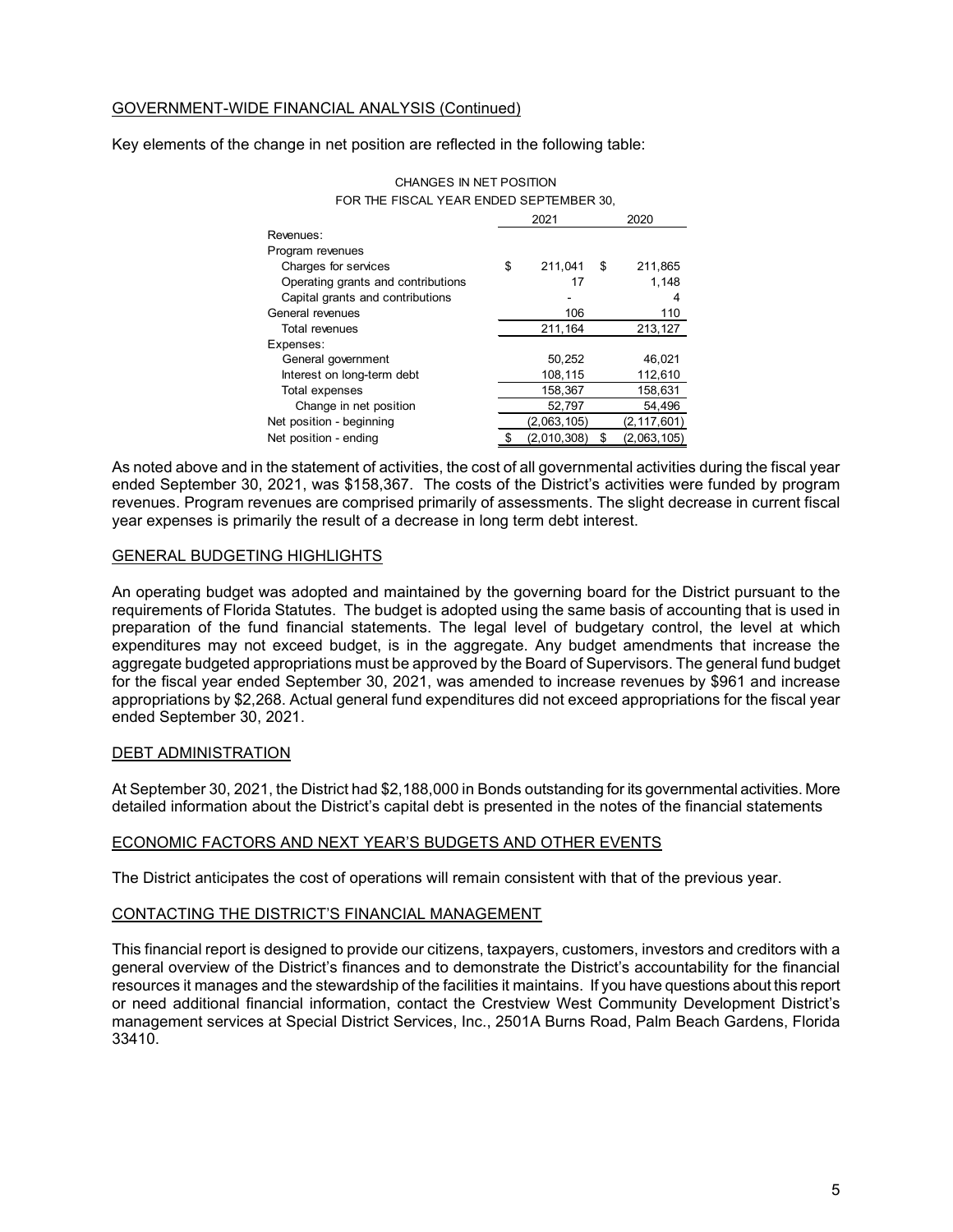### **CRESTVIEW WEST COMMUNITY DEVELOPMENT DISTRICT MIAMI-DADE COUNTY, FLORIDA STATEMENT OF NET POSITION SEPTEMBER 30, 2021**

|                             |    | Governmental<br>Activities |
|-----------------------------|----|----------------------------|
| <b>ASSETS</b>               |    |                            |
| Cash                        | \$ | 31,501                     |
| Restricted assets:          |    |                            |
| Investments                 |    | 169,918                    |
| Total assets                |    | 201,419                    |
| <b>LIABILITIES</b>          |    |                            |
| Accounts payable            |    | 8,314                      |
| Accrued interest payable    |    | 44,429                     |
| Non-current liabilities:    |    |                            |
| Due within one year         |    | 52,000                     |
| Due in more than one year   |    | 2,106,984                  |
| <b>Total liabilities</b>    |    | 2,211,727                  |
| <b>NET POSITION</b>         |    |                            |
| Restricted for debt service |    | 125,067                    |
| Unrestricted                |    | (2,135,375)                |
| Total net position          | S  | (2,010,308)                |

See notes to the financial statements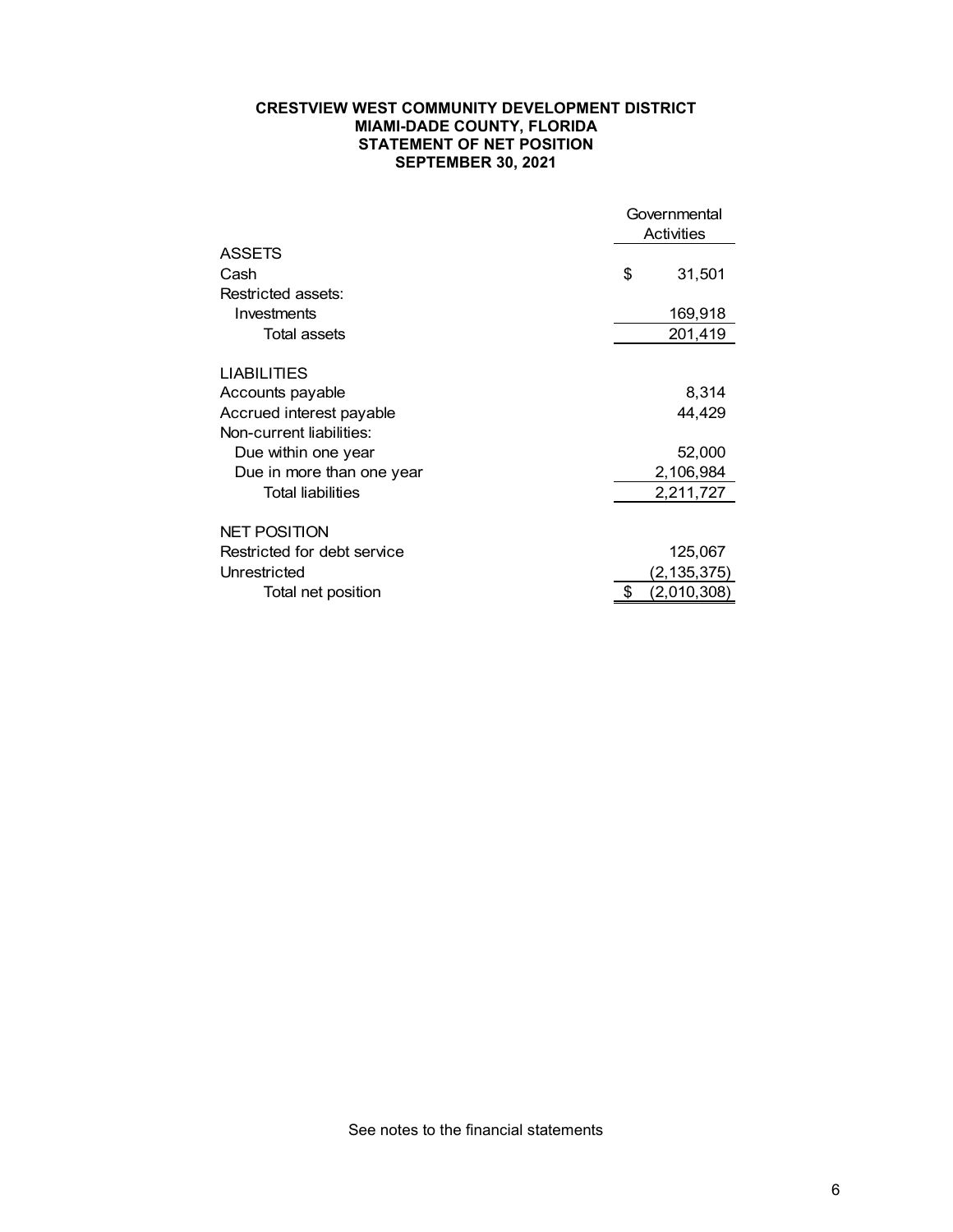### **CRESTVIEW WEST COMMUNITY DEVELOPMENT DISTRICT MIAMI-DADE COUNTY, FLORIDA STATEMENT OF ACTIVITIES FOR THE FISCAL YEAR ENDED SEPTEMBER 30, 2021**

|                               |         |                 |    |                  |               |                |    | Net (Expense)<br>Revenue and<br>Changes in Net |
|-------------------------------|---------|-----------------|----|------------------|---------------|----------------|----|------------------------------------------------|
|                               |         |                 |    | Program Revenues |               |                |    | Position                                       |
|                               | Charges |                 |    |                  |               | Operating      |    |                                                |
|                               |         |                 |    | for              | Governmental  |                |    |                                                |
| Functions/Programs            |         | <b>Expenses</b> |    | Services         | Contributions |                |    | Activities                                     |
| Primary government:           |         |                 |    |                  |               |                |    |                                                |
| Governmental activities:      |         |                 |    |                  |               |                |    |                                                |
| General government            | \$      | 50,252          | \$ | 50,086           | \$            | $\blacksquare$ | \$ | (166)                                          |
| Interest on long-term debt    |         | 108,115         |    | 160,955          |               | 17             |    | 52,857                                         |
| Total governmental activities |         | 158,367         |    | 211,041          |               | 17             |    | 52,691                                         |

General revenues:

| Other revenue and interest | 106         |
|----------------------------|-------------|
| Total general revenues     | 106         |
| Change in net position     | 52,797      |
| Net position - beginning   | (2,063,105) |
| Net position - ending      | (2,010,308) |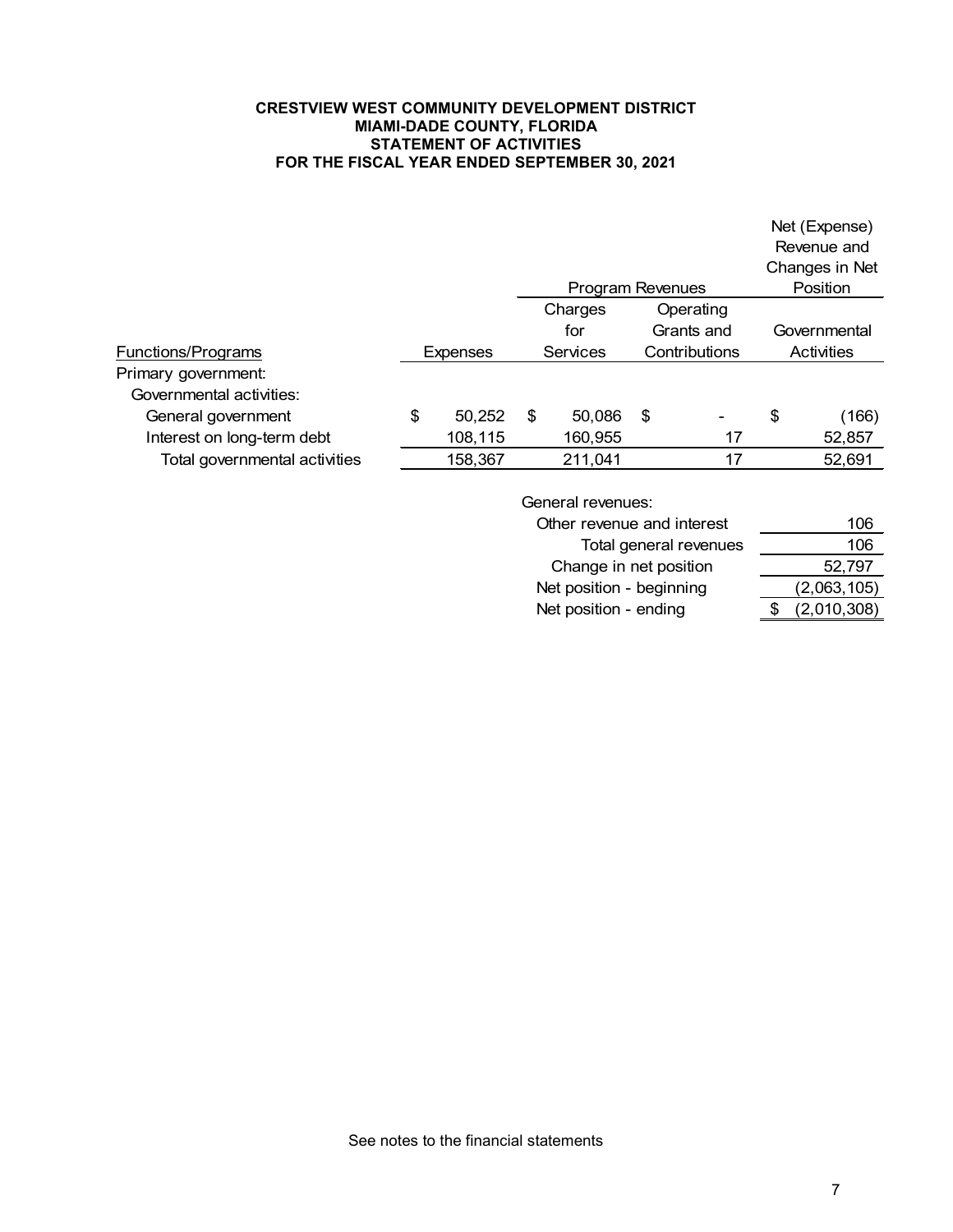#### **CRESTVIEW WEST COMMUNITY DEVELOPMENT DISTRICT MIAMI-DADE COUNTY, FLORIDA BALANCE SHEET GOVERNMENTAL FUNDS SEPTEMBER 30, 2021**

|                                     | <b>Major Funds</b> |         |    |                |         |          |              | Total        |
|-------------------------------------|--------------------|---------|----|----------------|---------|----------|--------------|--------------|
|                                     |                    |         |    | Debt           | Capital |          | Governmental |              |
|                                     |                    | General |    | Service        |         | Projects |              | <b>Funds</b> |
| <b>ASSETS</b>                       |                    |         |    |                |         |          |              |              |
| Cash                                | \$                 | 31,501  | \$ |                | \$      |          | \$           | 31,501       |
| Investments                         |                    |         |    | 169,496        |         | 422      |              | 169,918      |
| <b>Total assets</b>                 | \$                 | 31,501  | \$ | 169,496        | \$      | 422      | \$           | 201,419      |
| LIABILITIES AND FUND BALANCES       |                    |         |    |                |         |          |              |              |
| Liabilities:                        |                    |         |    |                |         |          |              |              |
| Accounts payable                    | \$                 | 8,314   | \$ |                | \$      |          | \$           | 8,314        |
| <b>Total liabilities</b>            |                    | 8,314   |    | $\overline{a}$ |         |          |              | 8,314        |
| Fund balances:                      |                    |         |    |                |         |          |              |              |
| Restricted for:                     |                    |         |    |                |         |          |              |              |
| Debt service                        |                    |         |    | 169,496        |         |          |              | 169,496      |
| Capital projects                    |                    |         |    |                |         | 422      |              | 422          |
| Assigned to:                        |                    |         |    |                |         |          |              |              |
| Subsequent year's expenditures      |                    | 7,640   |    |                |         |          |              | 7,640        |
| Unassigned                          |                    | 15,547  |    |                |         |          |              | 15,547       |
| Total fund balances                 |                    | 23,187  |    | 169,496        |         | 422      |              | 193,105      |
| Total liabilities and fund balances | \$                 | 31,501  | \$ | 169,496        | \$      | 422      | S            | 201,419      |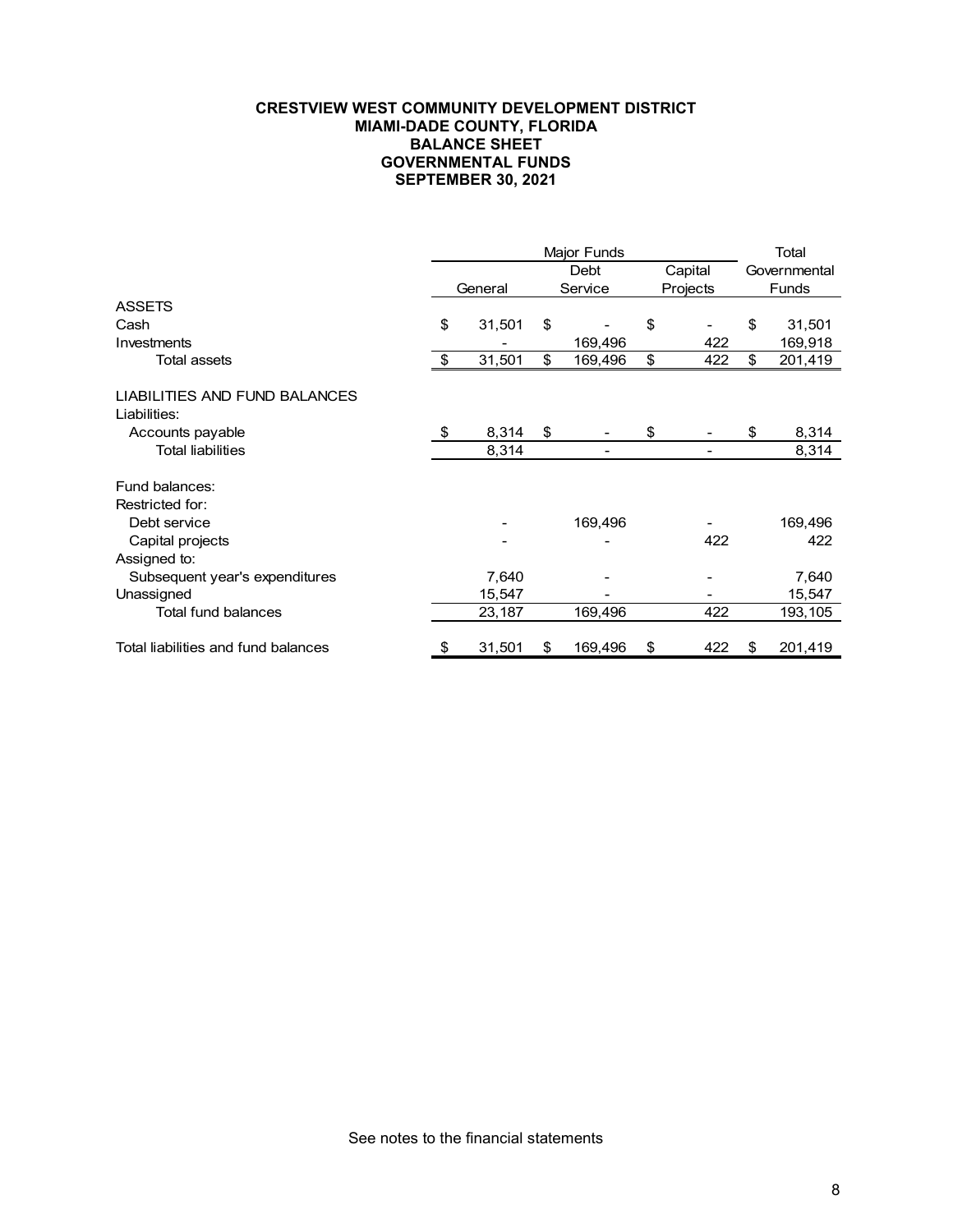#### **CRESTVIEW WEST COMMUNITY DEVELOPMENT DISTRICT MIAMI-DADE COUNTY, FLORIDA RECONCILIATION OF THE BALANCE SHEET - GOVERNMENTAL FUNDS TO THE STATEMENT OF NET POSITION SEPTEMBER 30, 2021**

| Fund balance - governmental funds                                                                                                                                                                                                                                                                                                                                                                                                                                          |               | \$<br>193,105 |
|----------------------------------------------------------------------------------------------------------------------------------------------------------------------------------------------------------------------------------------------------------------------------------------------------------------------------------------------------------------------------------------------------------------------------------------------------------------------------|---------------|---------------|
| Amounts reported for governmental activities in the statement of net<br>position are different because:                                                                                                                                                                                                                                                                                                                                                                    |               |               |
| Liabilities not due and payable from current available resources<br>are not reported as liabilities in the governmental fund financial<br>statements. All liabilities, both current and long-term, are reported<br>in the government-wide statements. In addition, the discount on<br>Bonds issued are reported in the governmental fund statements in<br>the period of issue but are amortized over the life of the Bonds in<br>the government-wide financial statements. |               |               |
| Bond discount                                                                                                                                                                                                                                                                                                                                                                                                                                                              | 36,930        |               |
| Accumulated amortization                                                                                                                                                                                                                                                                                                                                                                                                                                                   | (7, 914)      |               |
| Accrued interest payable                                                                                                                                                                                                                                                                                                                                                                                                                                                   | (44,429)      |               |
| Bonds payable                                                                                                                                                                                                                                                                                                                                                                                                                                                              | (2, 188, 000) | (2,203,413)   |
| Net position of governmental activities                                                                                                                                                                                                                                                                                                                                                                                                                                    |               | (2,010,308)   |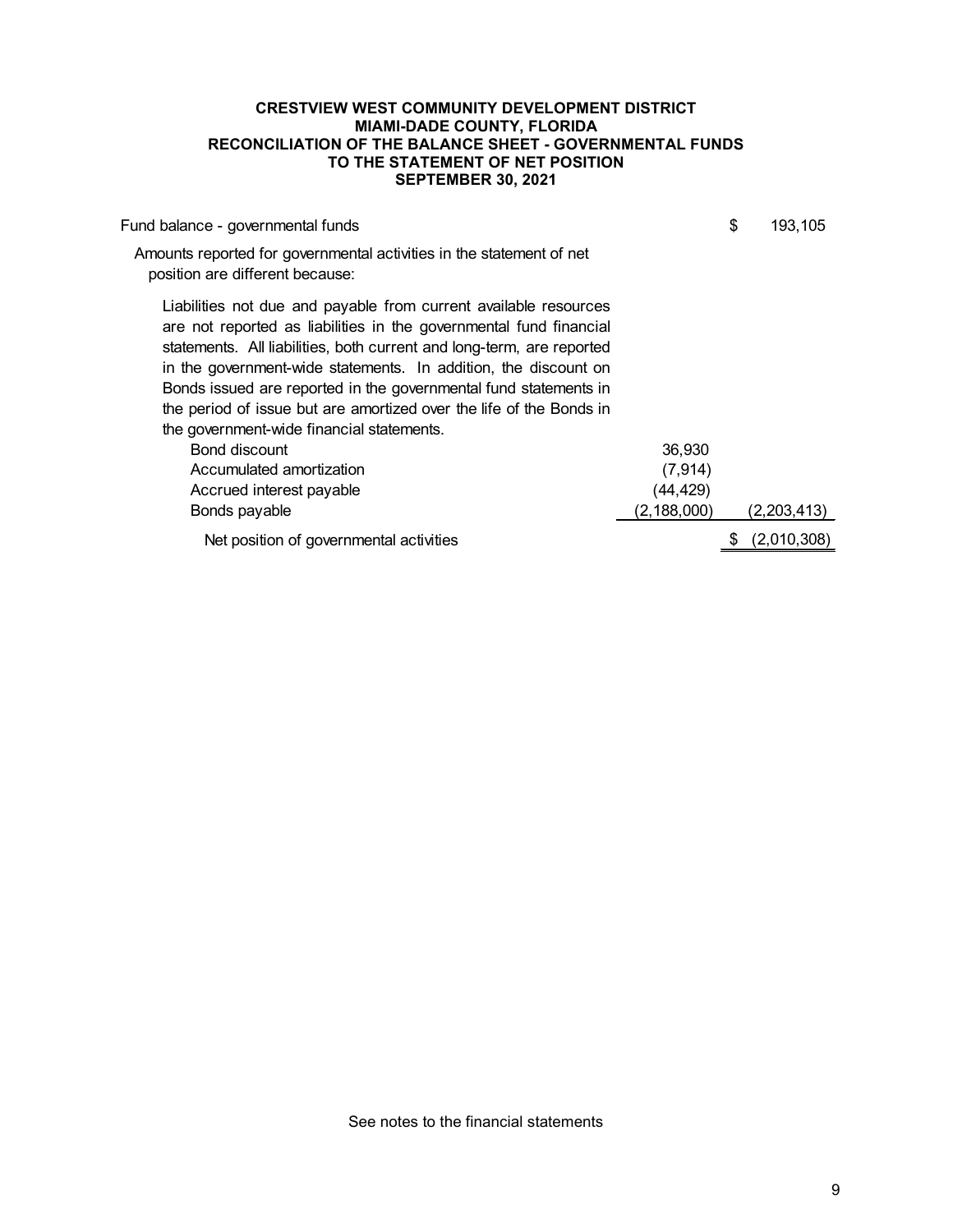#### **CRESTVIEW WEST COMMUNITY DEVELOPMENT DISTRICT MIAMI-DADE COUNTY, FLORIDA STATEMENT OF REVENUES, EXPENDITURES, AND CHANGES IN FUND BALANCES GOVERNMENTAL FUNDS FOR THE FISCAL YEAR ENDED SEPTEMBER 30, 2021**

|                                 |              |               |           |              | Total        |
|---------------------------------|--------------|---------------|-----------|--------------|--------------|
|                                 |              | Major Fund    |           | Governmental |              |
|                                 | General      | Debt          | Capital   |              | <b>Funds</b> |
| <b>REVENUES</b>                 |              |               |           |              |              |
| Assessments                     | \$<br>50,086 | \$<br>160,955 | \$        | \$           | 211,041      |
| Interest                        | 106          | 17            |           |              | 123          |
| Total revenues                  | 50,192       | 160,972       |           |              | 211,164      |
| <b>EXPENDITURES</b>             |              |               |           |              |              |
| Current:                        |              |               |           |              |              |
| General government              | 50,252       |               |           |              | 50,252       |
| Debt service:                   |              |               |           |              |              |
| Principal                       |              | 50,000        |           |              | 50,000       |
| Interest                        |              | 107,630       |           |              | 107,630      |
| Total expenditures              | 50,252       | 157,630       |           |              | 207,882      |
| Excess (deficiency) of revenues |              |               |           |              |              |
| over (under) expenditures       | (60)         | 3,342         |           |              | 3,282        |
| Fund balances - beginning       | 23,247       | 166,154       | 422       |              | 189,823      |
| Fund balances - ending          | \$<br>23,187 | \$<br>169,496 | \$<br>422 | S            | 193,105      |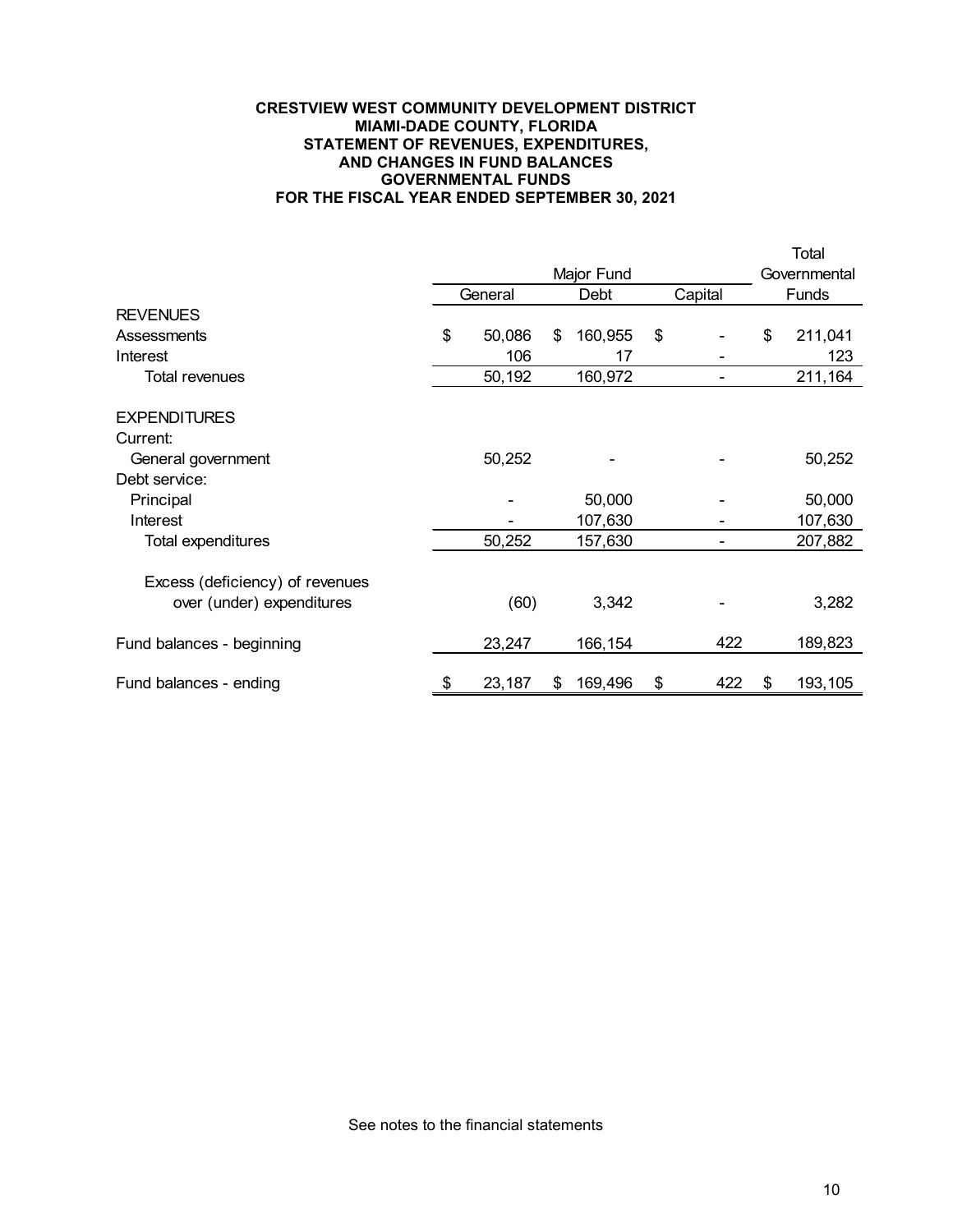### **CRESTVIEW WEST COMMUNITY DEVELOPMENT DISTRICT MIAMI-DADE COUNTY, FLORIDA RECONCILIATION OF THE STATEMENT OF REVENUES, EXPENDITURES AND CHANGES IN FUND BALANCES OF GOVERNMENTAL FUNDS TO THE STATEMENT OF ACTIVITIES FOR THE FISCAL YEAR ENDED SEPTEMBER 30, 2021**

| Net change in fund balances - total governmental funds                                                                                                                                                                                             | \$<br>3.282 |
|----------------------------------------------------------------------------------------------------------------------------------------------------------------------------------------------------------------------------------------------------|-------------|
| Amounts reported for governmental activities in the statement of activities are<br>different because:                                                                                                                                              |             |
| Amortization of Bond discounts/premiums is not recognized in the<br>governmental fund financial statements, but is reported as an expense in<br>the statement of activities.                                                                       | (1, 319)    |
| Repayment of long-term liabilities are reported as expenditures in the<br>governmental fund financial statements, but such repayments reduce<br>liabilities in the statement of net position and are eliminated in the statement<br>of activities. | 50,000      |
| The change in accrued interest on long-term liabilities between the current<br>and prior fiscal year is recorded in the statement of activities but not in the<br>fund financial statements.                                                       | 834         |
| Change in net position of governmental activities                                                                                                                                                                                                  | 52,797      |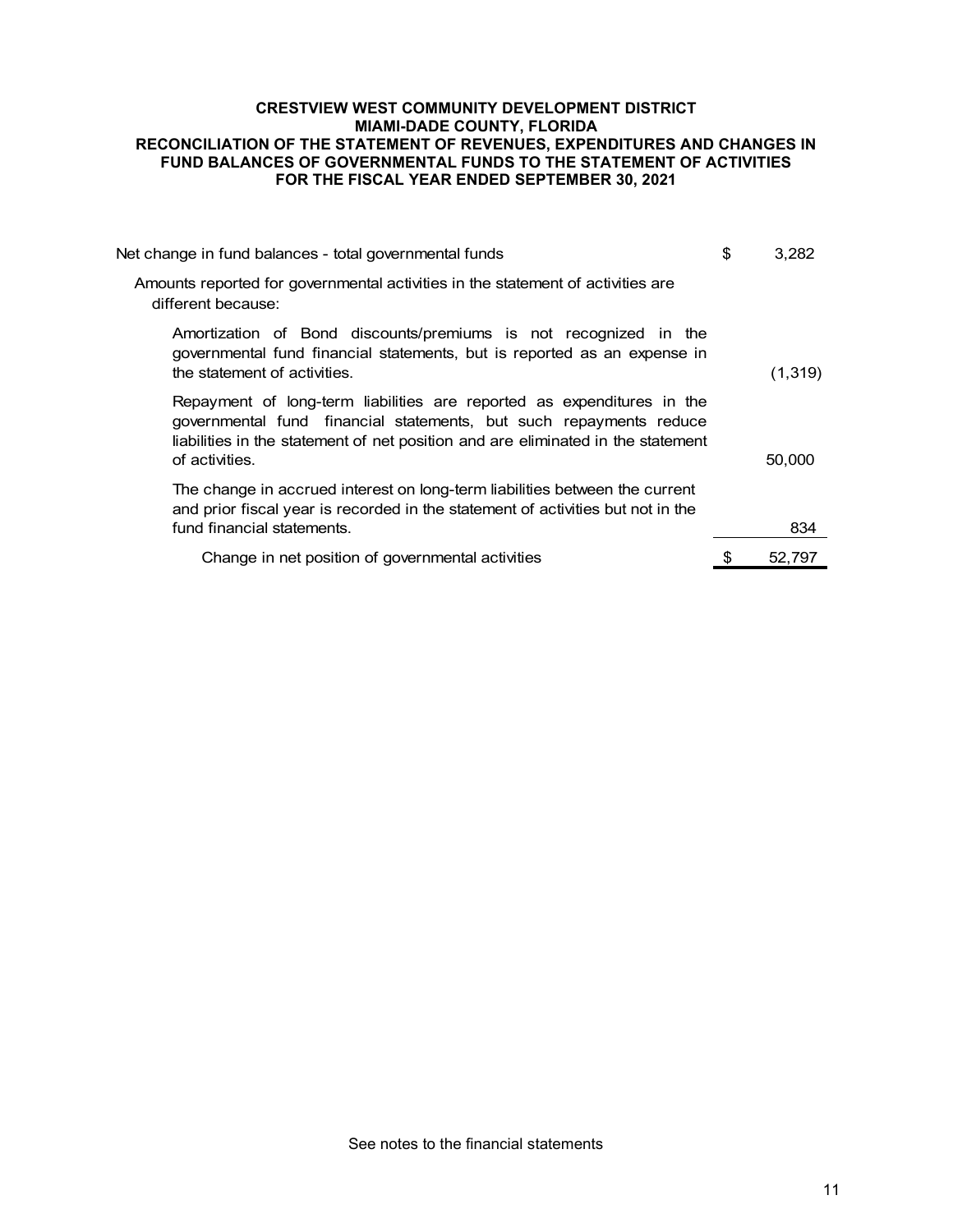#### **CRESTVIEW WEST COMMUNITY DEVELOPMENT DISTRICT MIAMI-DADE COUNTY, FLORIDA NOTES TO FINANCIAL STATEMENTS**

## **NOTE 1 – NATURE OF ORGANIZATION AND REPORTING ENTITY**

Crestview West Community Development District (the "District") was established on March 28, 2008 by the Miami-Dade County, Florida Ordinance No. 08-32 pursuant to the Uniform Community Development District Act of 1980, otherwise known as Chapter 190, Florida Statutes. The Act provides among other things, the power to manage basic services for community development, power to borrow money and issue Bonds, and to levy and assess non-ad valorem assessments for the financing and delivery of capital infrastructure.

The District was established for the purpose of financing and managing the acquisition, construction, maintenance and operation of a portion of the infrastructure necessary for community development within the District.

The District is governed by the Board of Supervisors ("Board") which is composed of five members. The Supervisors are elected on an at large basis by the owners of the property within the District. The Board of Supervisors of the District exercise all powers granted to the District pursuant to Chapter 190, Florida Statutes.

The Board has the final responsibility for:

- 1. Assessing and levying maintenance taxes and special assessments.
- 2. Approving budgets.
- 3. Exercising control over facilities and properties.
- Controlling the use of funds generated by the District.
- 5. Approving the hiring and firing of key personnel.
- 6. Financing improvements.

The financial statements were prepared in accordance with Governmental Accounting Standards Board ("GASB") Statements. Under the provisions of those standards, the financial reporting entity consists of the primary government, organizations for which the District is considered to be financially accountable and other organizations for which the nature and significance of their relationship with the District are such that, if excluded, the financial statements of the District would be considered incomplete or misleading. There are no entities considered to be component units of the District; therefore, the financial statements include only the operations of the District.

# **NOTE 2 – SUMMARY OF SIGNIFICANT ACCOUNTING POLICIES**

### **Government-Wide and Fund Financial Statements**

The basic financial statements include both government-wide and fund financial statements.

The government-wide financial statements (i.e., the statement of net position and the statement of activities) report information on all of the non-fiduciary activities of the primary government. For the most part, the effect of interfund activity has been removed from these statements.

The statement of activities demonstrates the degree to which the direct expenses of a given function or segment is offset by program revenues. *Direct expenses* are those that are clearly identifiable with a specific function or segment. *Program revenues* include 1) charges to customers who purchase, use or directly benefit from goods, services or privileges provided by a given function or segment; operating-type special assessments for maintenance and debt service are treated as charges for services and 2) grants and contributions that are restricted to meeting the operational or capital requirements of a particular function or segment. Other items not included among program revenues are reported instead as *general revenues*.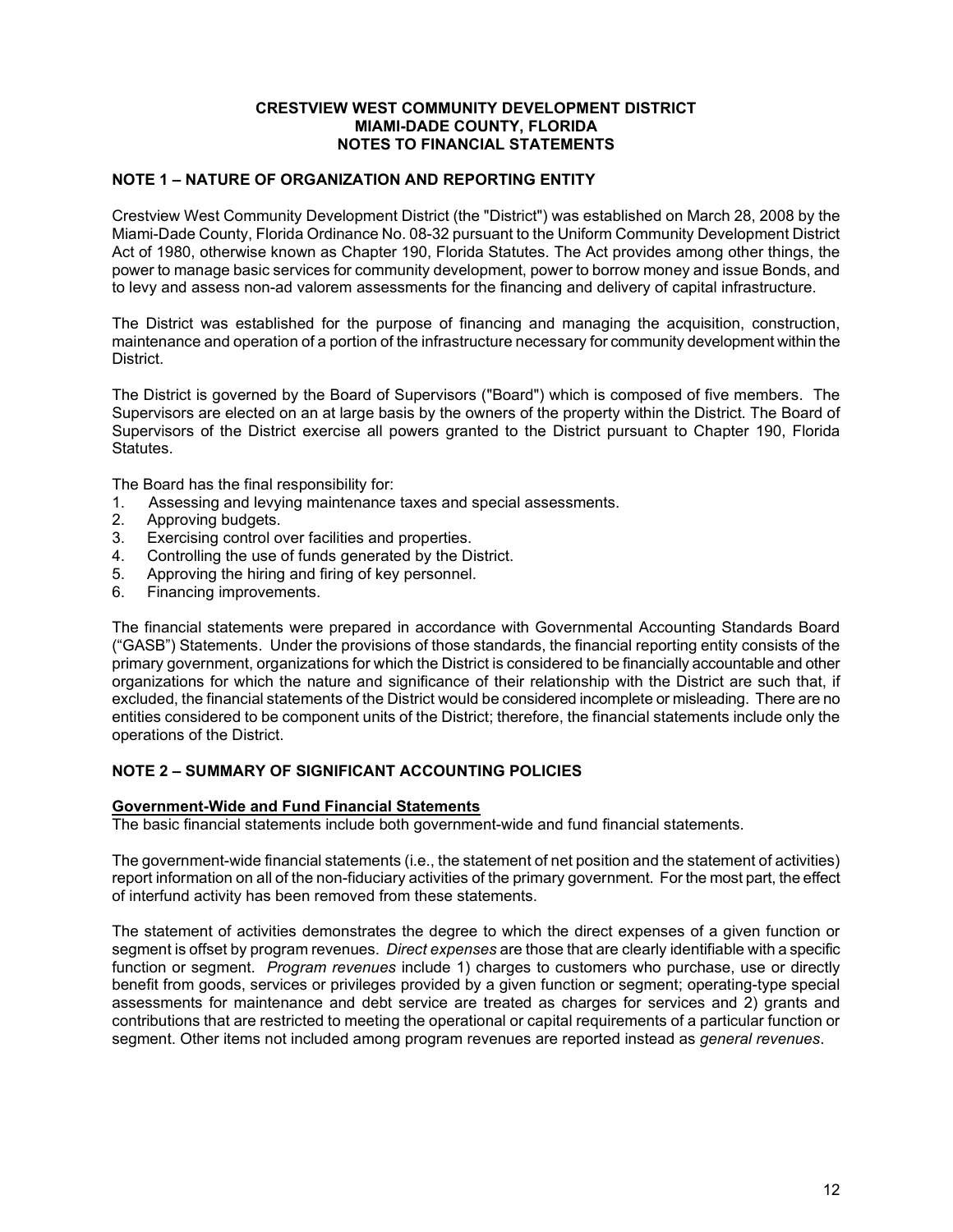### Measurement Focus, Basis of Accounting and Financial Statement Presentation

The government-wide financial statements are reported using the *economic resources measurement* focus and the *accrual basis of accounting*. Revenues are recorded when earned and expenses are recorded when a liability is incurred, regardless of the timing of related cash flows. Assessments are recognized as revenues in the year for which they are levied. Grants and similar items are to be recognized as revenue as soon as all eligibility requirements imposed by the provider have been met.

Governmental fund financial statements are reported using the *current financial resources measurement focus* and the *modified accrual basis of accounting*. Revenues are recognized as soon as they are both measurable and available. Revenues are considered to be *available* when they are collectible within the current period or soon enough thereafter to pay liabilities of the current period. For this purpose, the government considers revenues to be available if they are collected within 60 days of the end of the current fiscal period. Expenditures are recorded when a liability is incurred, as under accrual accounting. However, debt service expenditures are recorded only when payment is due.

#### **Assessments**

Assessments are non-ad valorem assessments on certain land and all platted lots within the District. Assessments are levied each November 1 on property of record as of the previous January. The fiscal year for which annual assessments are levied begins on October 1 with discounts available for payments through February 28 and become delinquent on April 1. For debt service assessments, amounts collected as advance payments are used to prepay a portion of the Bonds outstanding. Otherwise, assessments are collected annually to provide funds for the debt service on the portion of the Bonds which are not paid with prepaid assessments.

Assessments and interest associated with the current fiscal period are considered to be susceptible to accrual and so have been recognized as revenues of the current fiscal period. The portion of assessments receivable due within the current fiscal period is considered to be susceptible to accrual as revenue of the current period.

The District reports the following major governmental funds:

### General Fund

The general fund is the general operating fund of the District. It is used to account for all financial resources except those required to be accounted for in another fund.

#### Debt Service Fund

The debt service fund is used to account for the accumulation of resources for the annual payment of principal and interest on long-term debt.

#### Capital Projects Fund

This fund accounts for the financial resources to be used for the acquisition or construction of major infrastructure within the District.

As a general rule, the effect of interfund activity has been eliminated from the government-wide financial statements.

When both restricted and unrestricted resources are available for use, it is the government's policy to use restricted resources first for qualifying expenditures, then unrestricted resources as they are needed.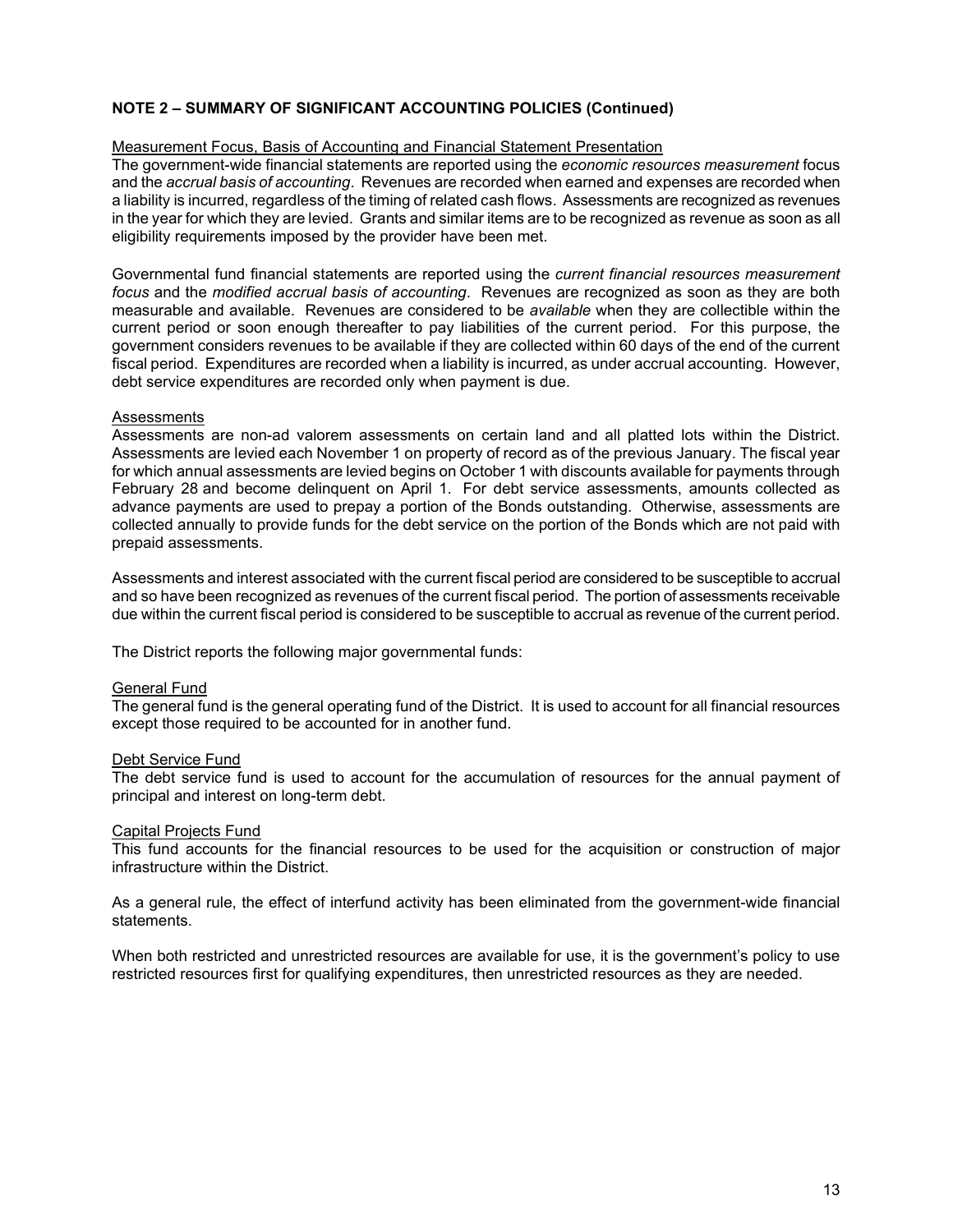### **Assets, Liabilities and Net Position or Equity**

#### Restricted Assets

These assets represent cash and investments set aside pursuant to Bond covenants or other contractual restrictions.

#### Deposits and Investments

The District's cash and cash equivalents are considered to be cash on hand and demand deposits.

The District has elected to proceed under the Alternative Investment Guidelines as set forth in Section 218.415 (17) Florida Statutes. The District may invest any surplus public funds in the following:

- a) The Local Government Surplus Trust Funds, or any intergovernmental investment pool authorized pursuant to the Florida Interlocal Cooperation Act;
- b) Securities and Exchange Commission registered money market funds with the highest credit quality rating from a nationally recognized rating agency;
- c) Interest bearing time deposits or savings accounts in qualified public depositories;
- d) Direct obligations of the U.S. Treasury.

Securities listed in paragraph c and d shall be invested to provide sufficient liquidity to pay obligations as they come due. In addition, surplus funds may be deposited into certificates of deposit which are insured and any unspent Bond proceeds are required to be held in investments as specified in the Bond Indenture.

The District records all interest revenue related to investment activities in the respective funds. Investments are measured at amortized cost or reported at fair value as required by generally accepted accounting principles.

### Inventories and Prepaid Items

Inventories of governmental funds are recorded as expenditures when consumed rather than when purchased.

Certain payments to vendors reflect costs applicable to future accounting periods and are recorded as prepaid items in both government-wide and fund financial statements.

### Capital Assets

Capital assets, which include property, plant and equipment, and infrastructure assets (e.g., roads, sidewalks and similar items) are reported in the government activities columns in the government-wide financial statements. Capital assets are defined by the government as assets with an initial, individual cost of more than \$5,000 (amount not rounded) and an estimated useful life in excess of two years. Such assets are recorded at historical cost or estimated historical cost if purchased or constructed. Donated capital assets are recorded at estimated acquisition value at the date of donation.

The costs of normal maintenance and repairs that do not add to the value of the asset or materially extend assets lives are not capitalized. Major outlays for capital assets and improvements are capitalized as projects are constructed.

#### Unearned Revenue

Governmental funds report unearned revenue in connection with resources that have been received, but not yet earned.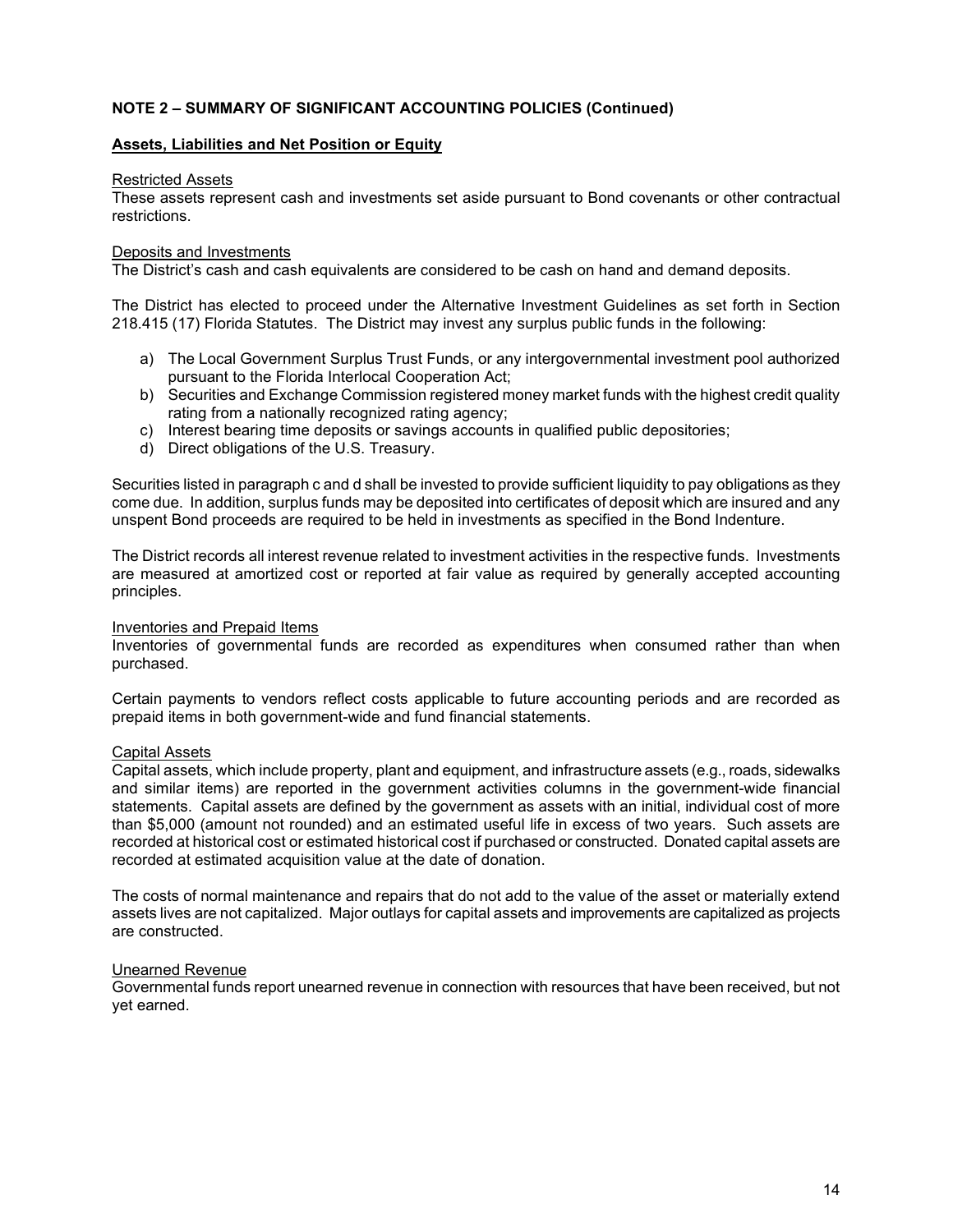#### **Assets, Liabilities and Net Position or Equity (Continued)**

#### Long-Term Obligations

In the government-wide financial statements long-term debt and other long-term obligations are reported as liabilities in the statement of net position. Bond premiums and discounts are deferred and amortized over the life of the Bonds. Bonds payable are reported net of applicable premiums or discounts. Bond issuance costs are expensed when incurred.

In the fund financial statements, governmental fund types recognize premiums and discounts, as well as issuance costs, during the current period. The face amount of debt issued is reported as other financing sources. Premiums received on debt issuances are reported as other financing sources while discounts on debt issuances are reported as other financing uses. Issuance costs, whether or not withheld from the actual debt proceeds received, are reported as debt service expenditures.

#### Deferred Outflows/Inflows of Resources

In addition to assets, the statement of financial position will sometimes report a separate section for deferred outflows of resources. This separate financial statement element, deferred outflows of resources, represents a consumption of net position that applies to a future period(s) and so will not be recognized as an outflow of resources (expense/expenditure) until then.

In addition to liabilities, the statement of financial position will sometimes report a separate section for deferred inflows of resources. This separate financial statement element, deferred inflows of resources, represents an acquisition of net position that applies to a future period(s) and so will not be recognized as an inflow of resources (revenue) until that time.

#### Fund Equity/Net Position

In the fund financial statements, governmental funds report non spendable and restricted fund balance for amounts that are not available for appropriation or are legally restricted by outside parties for use for a specific purpose. Assignments of fund balance represent tentative management plans that are subject to change.

The District can establish limitations on the use of fund balance as follows:

Committed fund balance – Amounts that can be used only for the specific purposes determined by a formal action (resolution) of the Board of Supervisors. Commitments may be changed or lifted only by the Board of Supervisors taking the same formal action (resolution) that imposed the constraint originally. Resources accumulated pursuant to stabilization arrangements sometimes are reported in this category.

Assigned fund balance – Includes spendable fund balance amounts established by the Board of Supervisors that are intended to be used for specific purposes that are neither considered restricted nor committed. The Board may also assign fund balance as it does when appropriating fund balance to cover differences in estimated revenue and appropriations in the subsequent year's appropriated budget. Assignments are generally temporary and normally the same formal action need not be taken to remove the assignment.

The District first uses committed fund balance, followed by assigned fund balance and then unassigned fund balance when expenditures are incurred for purposes for which amounts in any of the unrestricted fund balance classifications could be used.

Net position is the difference between assets and deferred outflows of resources less liabilities and deferred inflows of resources. Net position in the government-wide financial statements are categorized as net investment in capital assets, restricted or unrestricted. Net investment in capital assets represents net position related to infrastructure and property, plant and equipment. Restricted net position represents the assets restricted by the District's Bond covenants or other contractual restrictions. Unrestricted net position consists of the net position not meeting the definition of either of the other two components.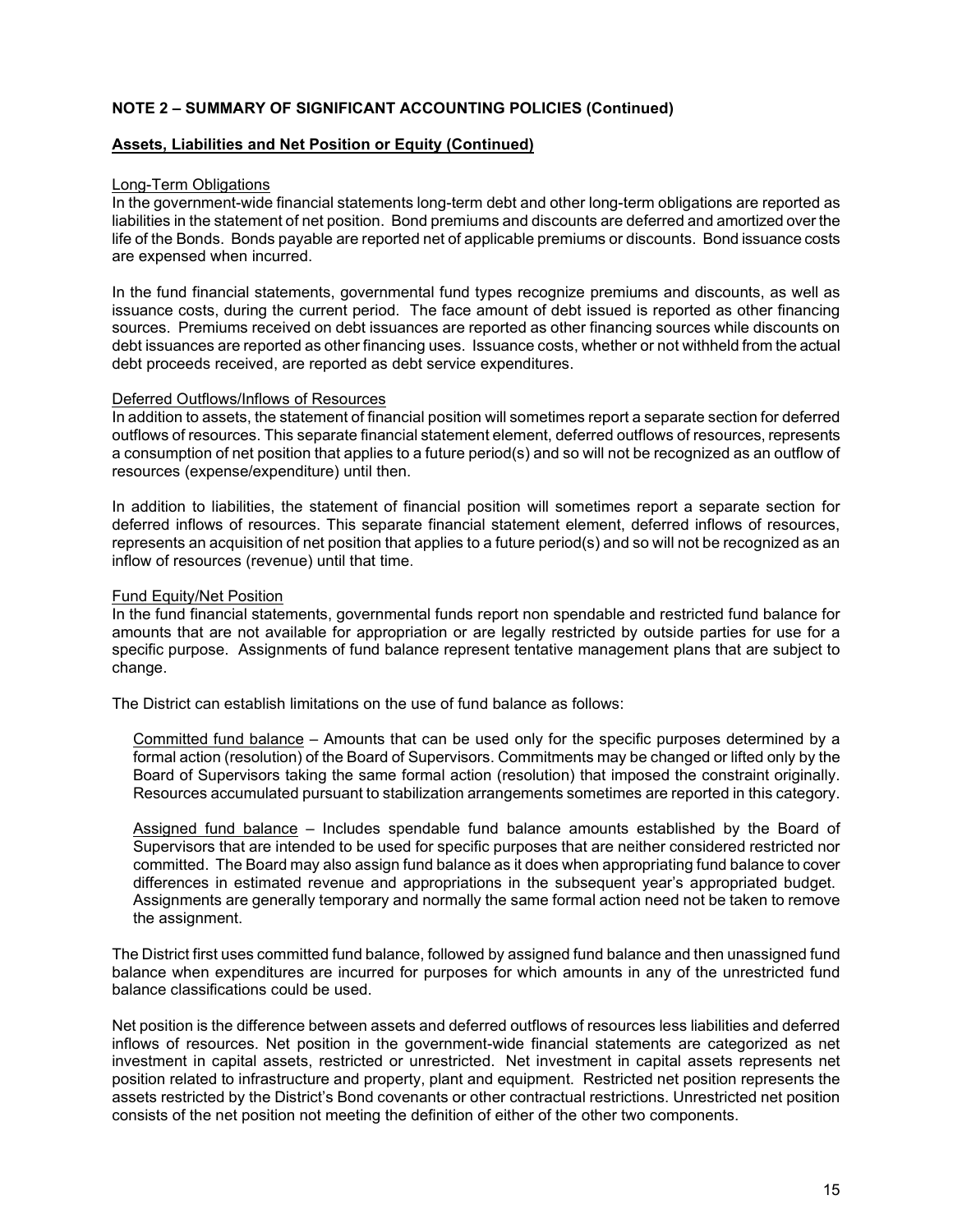### **Other Disclosures**

### Use of Estimates

The preparation of financial statements in conformity with generally accepted accounting principles requires management to make estimates and assumptions that affect the reported amounts of assets and liabilities, and disclosure of contingent assets and liabilities at the date of the financial statements, and the reported amounts of revenues and expenditures during the reporting period. Actual results could differ from those estimates.

## **NOTE 3 – BUDGETARY INFORMATION**

The District is required to establish a budgetary system and an approved Annual Budget. Annual Budgets are adopted on a basis consistent with generally accepted accounting principles for the general fund. All annual appropriations lapse at fiscal year-end.

The District follows these procedures in establishing the budgetary data reflected in the financial statements.

- a) Each year the District Manager submits to the District Board a proposed operating budget for the fiscal year commencing the following October 1.
- b) Public hearings are conducted to obtain public comments.
- c) Prior to October 1, the budget is legally adopted by the District Board.
- d) All budget changes must be approved by the District Board.
- e) The budgets are adopted on a basis consistent with generally accepted accounting principles.
- f) Unused appropriation for annually budgeted funds lapse at the end of the year.

### **NOTE 4 – DEPOSITS AND INVESTMENTS**

#### **Deposits**

The District's cash balances were entirely covered by federal depository insurance or by a collateral pool pledged to the State Treasurer. Florida Statutes Chapter 280, "Florida Security for Public Deposits Act", requires all qualified depositories to deposit with the Treasurer or another banking institution eligible collateral equal to various percentages of the average daily balance for each month of all public deposits in excess of any applicable deposit insurance held. The percentage of eligible collateral (generally, U.S. Governmental and agency securities, state or local government debt, or corporate bonds) to public deposits is dependent upon the depository's financial history and its compliance with Chapter 280. In the event of a failure of a qualified public depository, the remaining public depositories would be responsible for covering any resulting losses.

#### **Investments**

The District's investments were held as follows at September 30, 2021:

|                                       |                       |                    | Weighted Average |
|---------------------------------------|-----------------------|--------------------|------------------|
|                                       | <b>Amortized Cost</b> | <b>Credit Risk</b> | Maturities       |
|                                       |                       |                    |                  |
| Fidelity Government Portfolio Class I | 169.918               | S&P AAAm           | 45 Days          |

*Credit risk –* For investments, credit risk is generally the risk that an issuer of an investment will not fulfill its obligation to the holder of the investment. This is measured by the assignment of a rating by a nationally recognized statistical rating organization. Investment ratings by investment type are included in the preceding summary of investments.

*Concentration risk –* The District places no limit on the amount the District may invest in any one issuer.

*Interest rate risk –* The District does not have a formal policy that limits investment maturities as a means of managing exposure to fair value losses arising from increasing interest rates.

However, the Bond Indenture limits the type of investments held using unspent proceeds.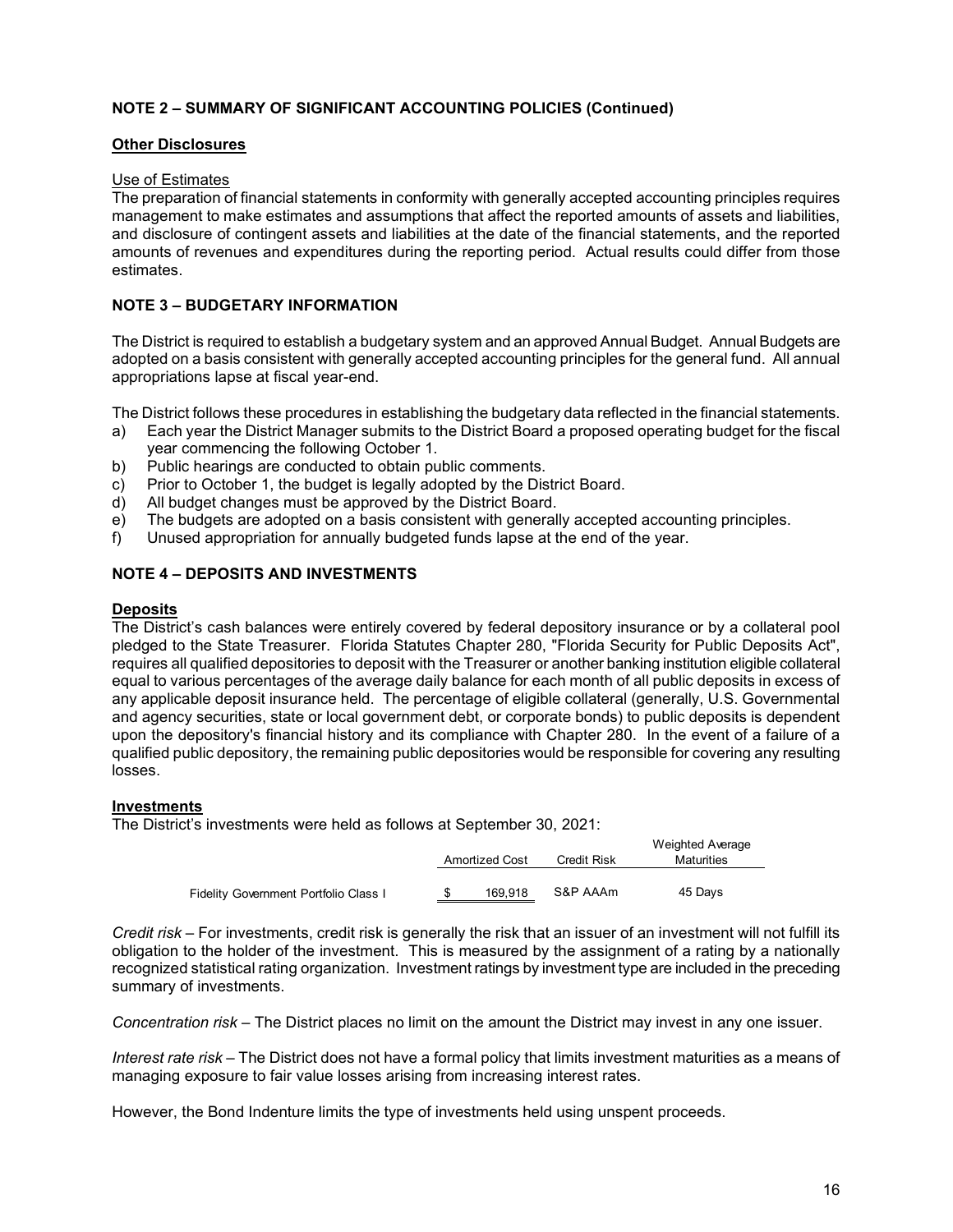# **NOTE 4 – DEPOSITS AND INVESTMENTS (Continued)**

### **Investments (Continued)**

*Fair Value Measurement –* When applicable, the District measures and records its investments using fair value measurement guidelines established in accordance with GASB Statements. The framework for measuring fair value provides a fair value hierarchy that prioritizes the inputs to valuation techniques.

These guidelines recognize a three-tiered fair value hierarchy, in order of highest priority, as follows:

- *Level 1:* Investments whose values are based on unadjusted quoted prices for identical investments in active markets that the District has the ability to access;
- Level 2: Investments whose inputs other than quoted market prices are observable either directly or indirectly; and,
- *Level 3:* Investments whose inputs are unobservable.

The fair value measurement level within the fair value hierarchy is based on the lowest level of any input that is significant to the entire fair value measurement. Valuation techniques used should maximize the use of observable inputs and minimize the use of unobservable inputs.

Money market investments that have a maturity at the time of purchase of one year or less and are held by governments other than external investment pools should be measured at amortized cost. Accordingly, the District's investments have been reported at amortized cost above.

# **NOTE 5 – LONG TERM LIABILITIES**

On October 31, 2014, the District issued \$2,462,000 of Special Assessment Bonds, Series 2014 consisting of consisting of \$551,000 Term Bonds due on November 1, 2025 with a fixed interest rate of 4.00% and \$1,911,000 Term Bonds due on November 1, 2044 with a fixed interest rate of 5%. The Bonds were issued to finance the acquisition and construction of certain improvements for the benefit of the District. Interest is to be paid semiannually on each May 1 and November 1. Principal on the Bonds is paid serially commencing November 1, 2016 through November 1, 2044.

The Series 2014 Bonds are subject to redemption at the option of the District prior to their maturity. The Bonds are subject to extraordinary mandatory redemption prior to their selected maturity in the manner determined by the Bond Registrar if certain events occurred as outlined in the Bond Indenture.

The Bond Indenture established a debt service reserve requirement as well as other restrictions and requirements relating principally to the use of proceeds to pay for the infrastructure improvements and the procedures to be followed by the District on assessments to property owners. The District agrees to levy special assessments in annual amounts adequate to provide payment of debt service and to meet the reserve requirements. The District was in compliance with the requirements at September 30, 2021.

Changes in long-term liability activity for the fiscal year ended September 30, 2021 was as follows:

|                         | Beginning<br>Balance |    | Additions                | <b>Reductions</b> |        | Ending<br>Balance |           |        |  |  |  | Due Within<br>One Year |
|-------------------------|----------------------|----|--------------------------|-------------------|--------|-------------------|-----------|--------|--|--|--|------------------------|
| Governmental activities |                      |    |                          |                   |        |                   |           |        |  |  |  |                        |
| Bonds payable:          |                      |    |                          |                   |        |                   |           |        |  |  |  |                        |
| Series 2014             | \$<br>2,238,000      | \$ | -                        |                   | 50.000 | S                 | 2.188.000 | 52,000 |  |  |  |                        |
| Discount                | 30,335               |    |                          |                   | 1.319  |                   | 29.016    |        |  |  |  |                        |
| Total                   | 2,207,665            | \$ | $\overline{\phantom{0}}$ |                   | 48.681 |                   | 2.158.984 | 52,000 |  |  |  |                        |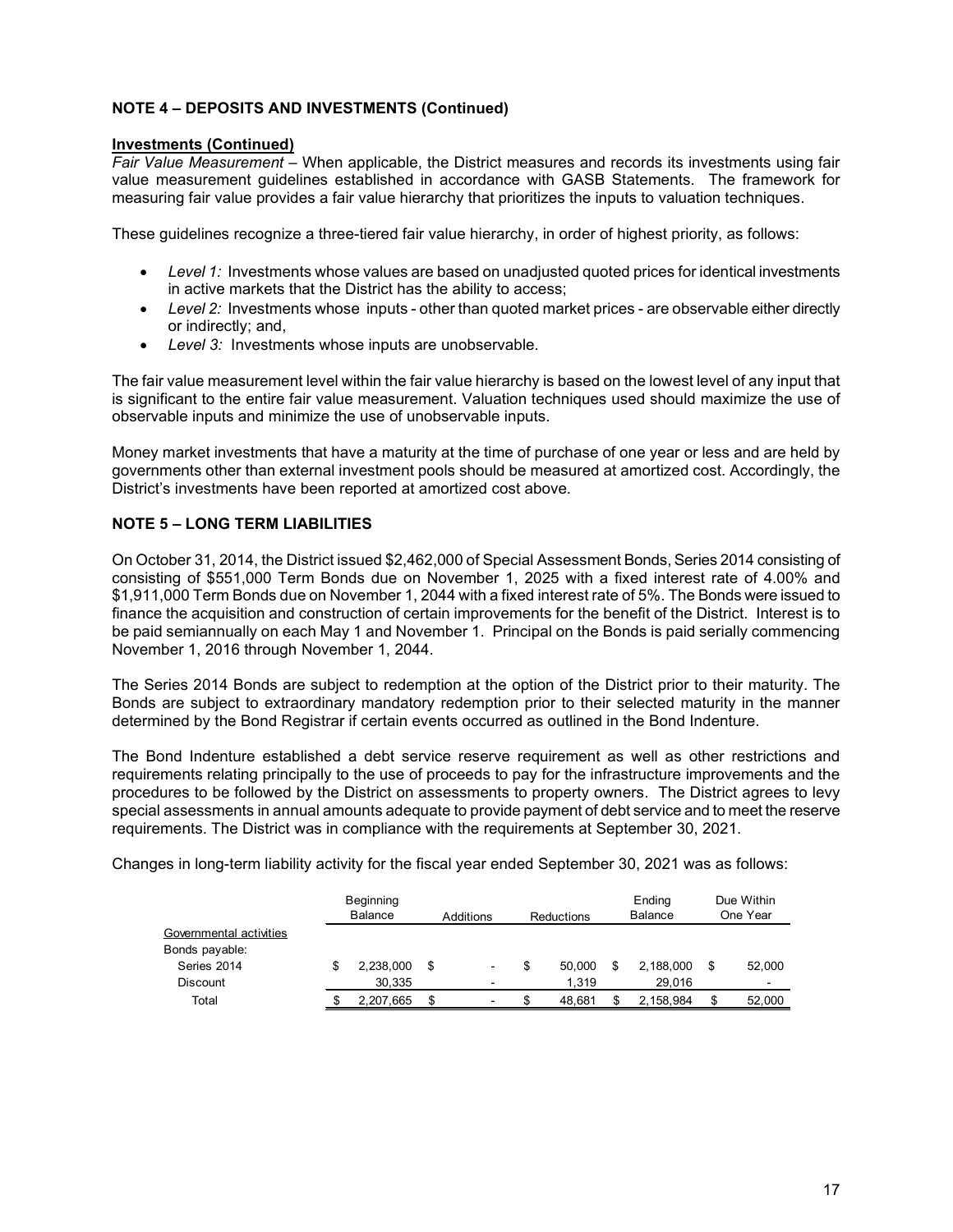# **NOTE 5 – LONG TERM LIABILITIES (Continued)**

At September 30, 2021, the scheduled debt service requirements on the long-term debt were as follows:

| Year ending   | <b>Governmental Activities</b> |           |    |           |       |           |  |  |
|---------------|--------------------------------|-----------|----|-----------|-------|-----------|--|--|
| September 30: |                                | Principal |    | Interest  | Total |           |  |  |
| 2022          | \$                             | 52,000    | \$ | 105,590   | \$    | 157,590   |  |  |
| 2023          |                                | 54,000    |    | 103,470   |       | 157,470   |  |  |
| 2024          |                                | 56,000    |    | 101,270   |       | 157,270   |  |  |
| 2025          |                                | 55,000    |    | 99,050    |       | 154,050   |  |  |
| 2026          |                                | 60,000    |    | 96,750    |       | 156,750   |  |  |
| 2027-2031     |                                | 346,000   |    | 436,100   |       | 782,100   |  |  |
| 2032-2036     |                                | 441.000   |    | 338,225   |       | 779,225   |  |  |
| 2037-2041     |                                | 563,000   |    | 213,375   |       | 776,375   |  |  |
| 2042-2044     |                                | 561,000   |    | 57,825    |       | 618,825   |  |  |
| Total         | \$                             | 2,188,000 | S  | 1,551,655 | \$    | 3,739,655 |  |  |

### **NOTE 6 – MANAGEMENT COMPANY**

The District has contracted with a management company to perform services which include financial and accounting advisory services. Certain employees of the management company also serve as officers of the District. Under the agreement, the District compensates the management company for management, accounting, financial reporting, computer and other administrative costs.

### **NOTE 7 – RISK MANAGEMENT**

The District is exposed to various risks of loss related to torts; theft of, damage to, and destruction of assets; errors and omissions; and natural disasters. The District has obtained commercial insurance from independent third parties to mitigate the costs of these risks; coverage may not extend to all situations. There were no settled claims during the past three years.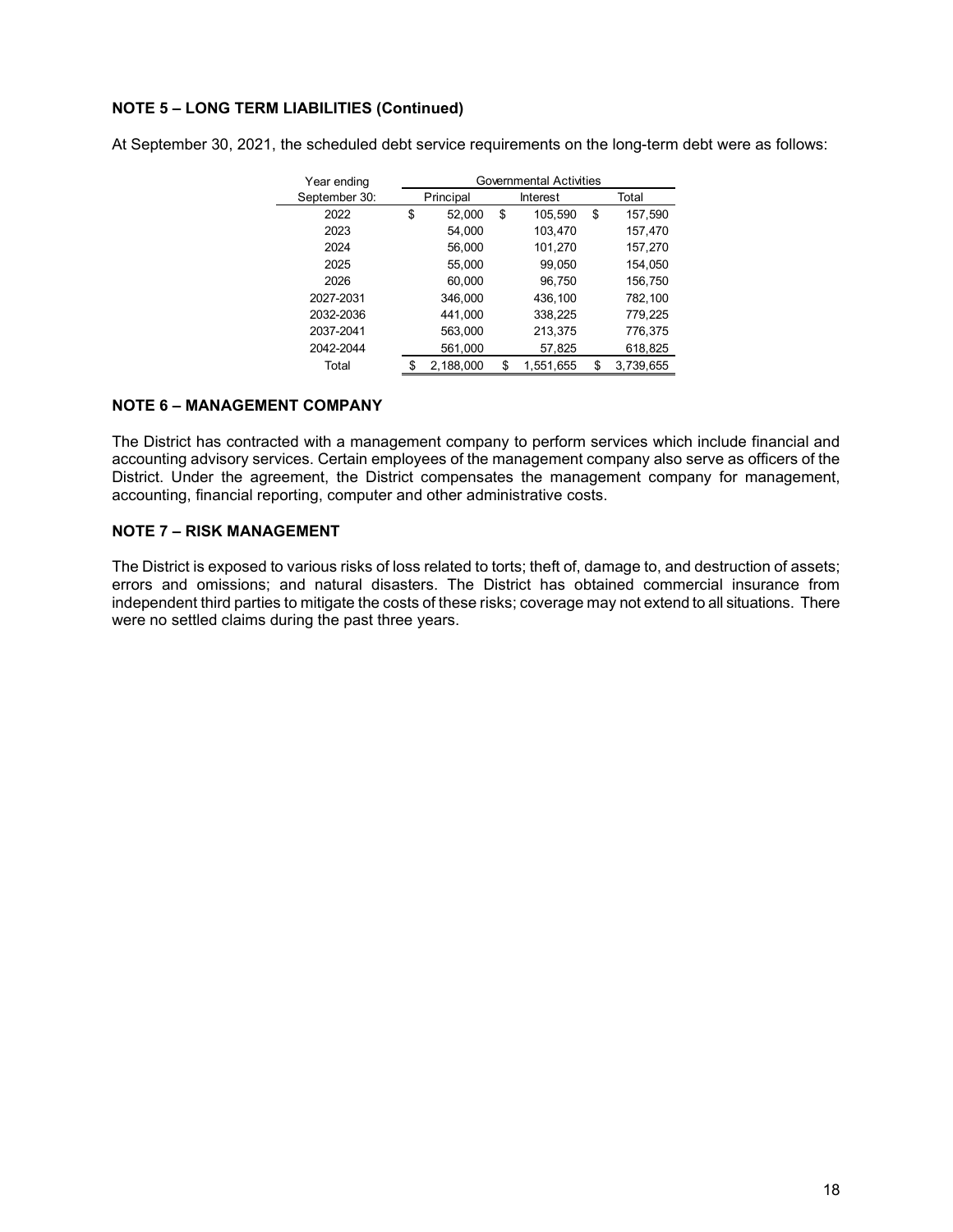#### **CRESTVIEW WEST COMMUNITY DEVELOPMENT DISTRICT MIAMI-DADE COUNTY, FLORIDA SCHEDULE OF REVENUES, EXPENDITURES AND CHANGES IN FUND BALANCE - BUDGET AND ACTUAL – GENERAL FUND FOR THE FISCAL YEAR ENDED SEPTEMBER 30, 2021**

|                                                              |                         |          |    |          |        |           |          | Variance with<br>Final Budget - |
|--------------------------------------------------------------|-------------------------|----------|----|----------|--------|-----------|----------|---------------------------------|
|                                                              | <b>Budgeted Amounts</b> |          |    |          | Actual |           | Positive |                                 |
|                                                              |                         | Original |    | Final    |        | Amounts   |          | (Negative)                      |
| <b>REVENUES</b>                                              |                         |          |    |          |        |           |          |                                 |
| Assessments                                                  | \$                      | 49,183   | \$ | 50,082   | \$     | 50,086    | \$       | 4                               |
| Interest                                                     |                         | 48       |    | 110      |        | 106       |          | (4)                             |
| Total revenues                                               |                         | 49,231   |    | 50,192   |        | 50,192    |          |                                 |
| <b>EXPENDITURES</b><br>Current:                              |                         |          |    |          |        |           |          |                                 |
| General government                                           |                         | 50,231   |    | 52,499   |        | 50,252    |          | 2,247                           |
| <b>Total expenditures</b>                                    |                         | 50,231   |    | 52,499   |        | 50,252    |          | 2,247                           |
| Excess (deficiency) of revenues<br>over (under) expenditures | \$                      | (1,000)  | \$ | (2, 307) |        | $(60)$ \$ |          | 2,247                           |
| Fund balance - beginning                                     |                         |          |    |          |        | 23,247    |          |                                 |
| Fund balance - ending                                        |                         |          |    |          | \$     | 23,187    |          |                                 |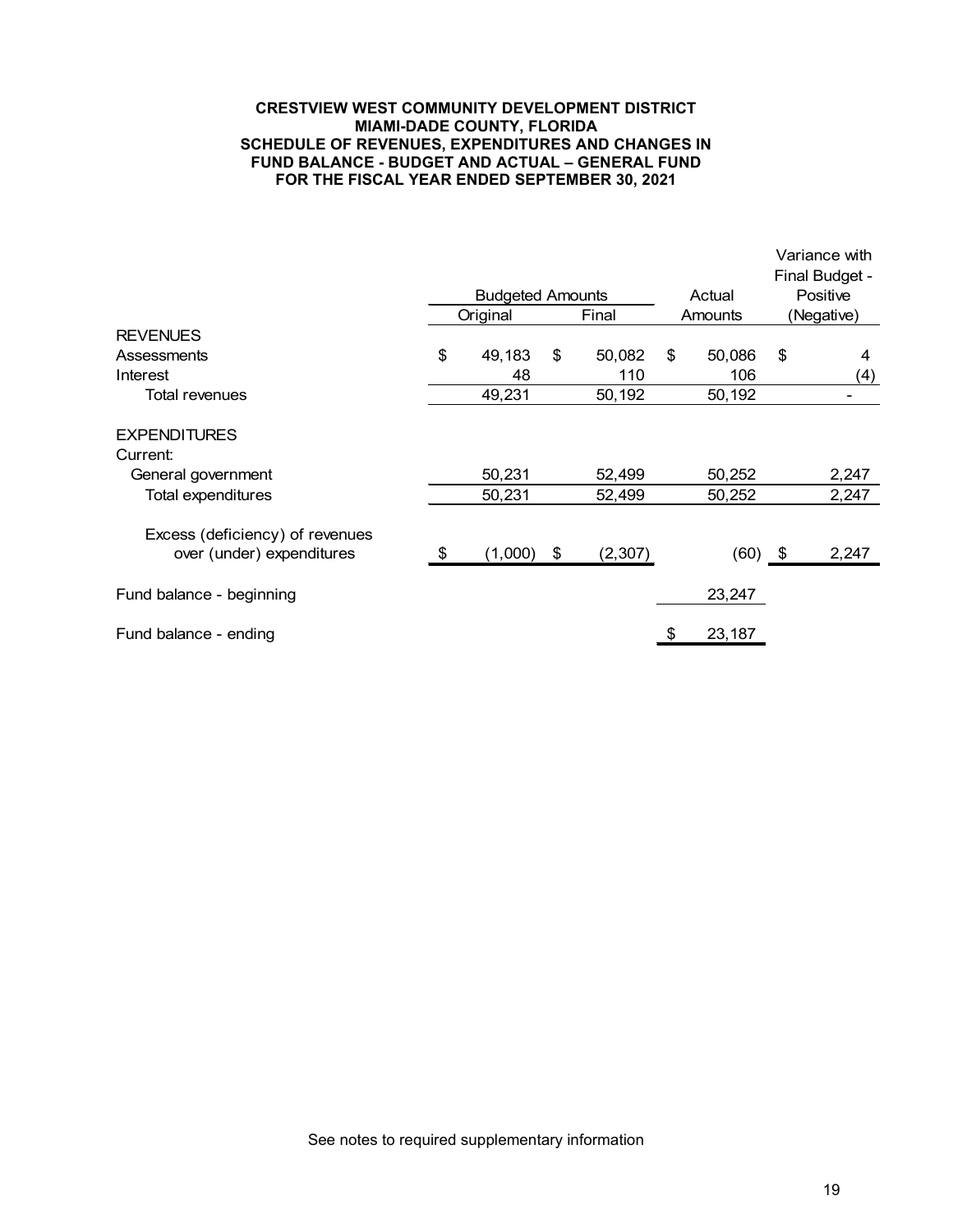### **CRESTVIEW WEST COMMUNITY DEVELOPMENT DISTRICT MIAMI-DADE COUNTY, FLORIDA NOTES TO REQUIRED SUPPLEMENTARY INFORMATION**

The District is required to establish a budgetary system and an approved Annual Budget for the General Fund. The District's budgeting process is based on estimates of cash receipts and cash expenditures which are approved by the Board. The budget approximates a basis consistent with accounting principles generally accepted in the United States of America (generally accepted accounting principles).

The legal level of budgetary control, the level at which expenditures may not exceed budget, is in the aggregate. Any budget amendments that increase the aggregate budgeted appropriations must be approved by the Board of Supervisors. The general fund budget for the fiscal year ended September 30, 2021, was amended to increase revenues by \$961 and increase appropriations by \$2,268. Actual general fund expenditures did not exceed appropriations for the fiscal year ended September 30, 2021.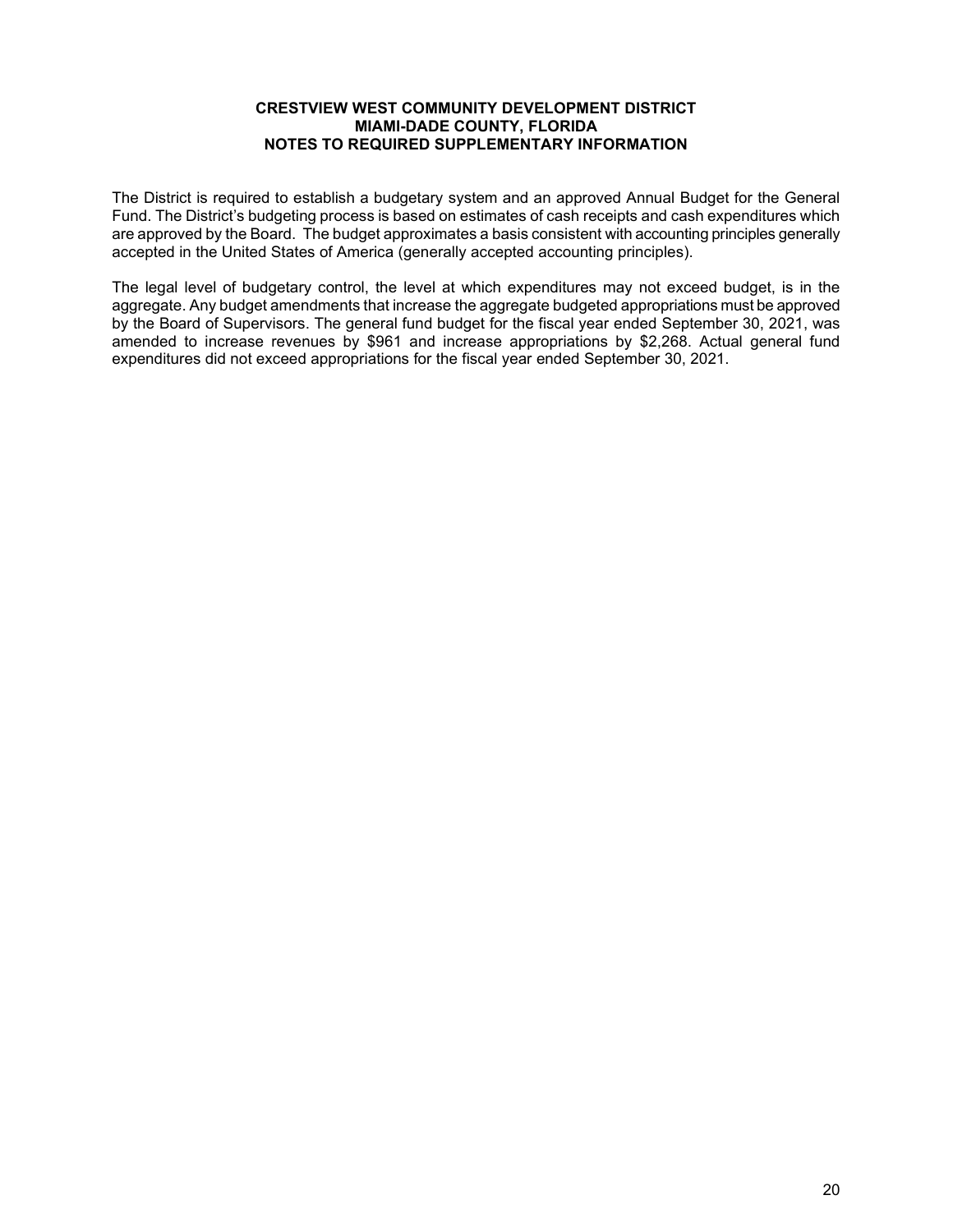#### **CRESTVIEW WEST COMMUNITY DEVELOPMENT DISTRICT MIAMI-DADE COUNTY, FLORIDA OTHER INFORMATION – DATA ELEMENTS REQUIRED BY FL STATUTE 218.39(3)(C) UNAUDITED**

| Element                                                         | <b>Comments</b>                                                    |  |  |  |  |  |
|-----------------------------------------------------------------|--------------------------------------------------------------------|--|--|--|--|--|
| Number of district employees compensated at 9/30/2021           | $\mathbf 0$                                                        |  |  |  |  |  |
| Number of independent contractors compensated in September 2021 | 1                                                                  |  |  |  |  |  |
| Employee compensation for FYE 9/30/2021 (paid/accrued)          | Not applicable                                                     |  |  |  |  |  |
| Independent contractor compensation for FYE 9/30/2021           | \$6,250                                                            |  |  |  |  |  |
| Construction projects to begin on or after October 1; (>\$65K)  | Not applicable                                                     |  |  |  |  |  |
| Budget variance report                                          | See Variance Report in report for details                          |  |  |  |  |  |
| Ad Valorem taxes;                                               | Not applicable                                                     |  |  |  |  |  |
| Millage rate FYE 9/30/2021                                      | Not applicable                                                     |  |  |  |  |  |
| Ad valorem taxes collected FYE 9/30/2021                        | Not applicable                                                     |  |  |  |  |  |
| <b>Outstanding Bonds:</b>                                       | Not applicable                                                     |  |  |  |  |  |
|                                                                 |                                                                    |  |  |  |  |  |
| Non ad valorem special assessments;                             |                                                                    |  |  |  |  |  |
| Special assessment rate FYE 9/30/2021                           | \$1,939.40 Per Unit                                                |  |  |  |  |  |
| Special assessments collected FYE 9/30/2021                     | \$211,041                                                          |  |  |  |  |  |
| <b>Outstanding Bonds:</b>                                       |                                                                    |  |  |  |  |  |
| Series 2014, due November 1, 2044,                              | \$2,188,000 - See Long Term Liabilities Note in report for details |  |  |  |  |  |
|                                                                 |                                                                    |  |  |  |  |  |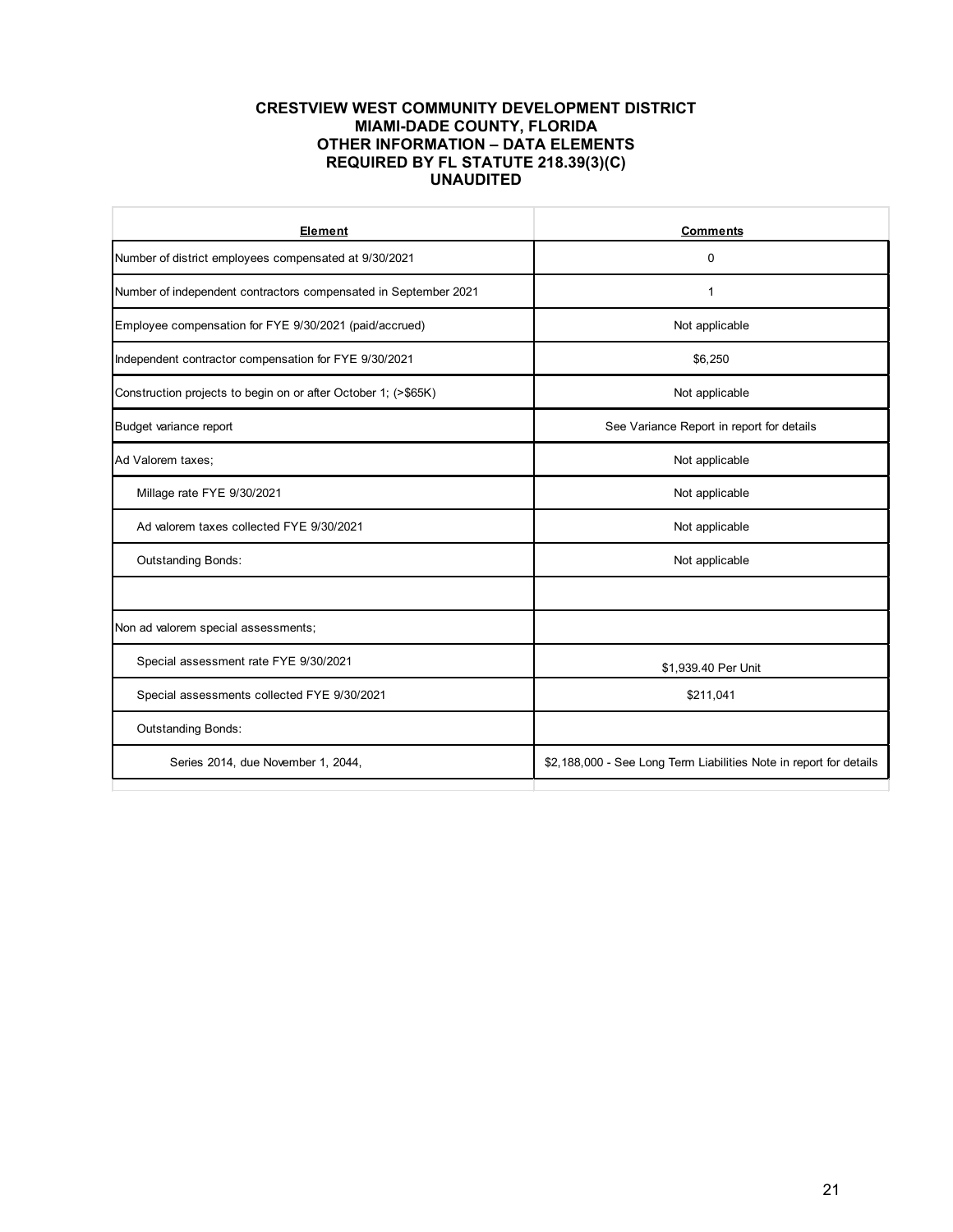

### **INDEPENDENT AUDITOR'S REPORT ON INTERNAL CONTROL OVER FINANCIAL REPORTING AND ON COMPLIANCE AND OTHER MATTERS BASED ON AN AUDIT OF FINANCIAL STATEMENTS PERFORMED IN ACCORDANCE WITH THE GOVERNMENT AUDITING STANDARDS**

To the Board of Supervisors Crestview West Community Development District Miami-Dade County, Florida

We have audited, in accordance with the auditing standards generally accepted in the United States of America and the standards applicable to financial audits contained in *Government Auditing Standards* issued by the Comptroller General of the United States, the financial statements of the governmental activities and each major fund of Crestview West Community Development District, Miami-Dade County, Florida ("District") as of and for the fiscal year ended September 30, 2021, and the related notes to the financial statements, which collectively comprise the District's basic financial statements, and have issued our opinion thereon dated March 21, 2022.

# **Internal Control Over Financial Reporting**

In planning and performing our audit of the financial statements, we considered the District's internal control over financial reporting (internal control) to determine the audit procedures that are appropriate in the circumstances for the purpose of expressing our opinions on the financial statements, but not for the purpose of expressing an opinion on the effectiveness of the District's internal control. Accordingly, we do not express an opinion on the effectiveness of the District's internal control.

A *deficiency in internal control* exists when the design or operation of a control does not allow management or employees, in the normal course of performing their assigned functions, to prevent, or detect and correct misstatements on a timely basis. A *material weakness* is a deficiency, or a combination of deficiencies, in internal control, such that there is a reasonable possibility that a material misstatement of the entity's financial statements will not be prevented, or detected and corrected on a timely basis. A *significant deficiency* is a deficiency, or a combination of deficiencies, in internal control that is less severe than a material weakness, yet important enough to merit attention by those charged with governance.

Our consideration of internal control was for the limited purpose described in the first paragraph of this section and was not designed to identify all deficiencies in internal control that might be material weaknesses or, significant deficiencies. Given these limitations, during our audit we did not identify any deficiencies in internal control that we consider to be material weaknesses. However, material weaknesses may exist that have not been identified.

### **Compliance and Other Matters**

As part of obtaining reasonable assurance about whether the District's financial statements are free from material misstatement, we performed tests of its compliance with certain provisions of laws, regulations, contracts, and agreements, noncompliance with which could have a direct and material effect on the determination of financial statement amounts. However, providing an opinion on compliance with those provisions was not an objective of our audit, and accordingly, we do not express such an opinion. The results of our tests disclosed no instances of noncompliance or other matters that are required to be reported under *Government Auditing Standards*.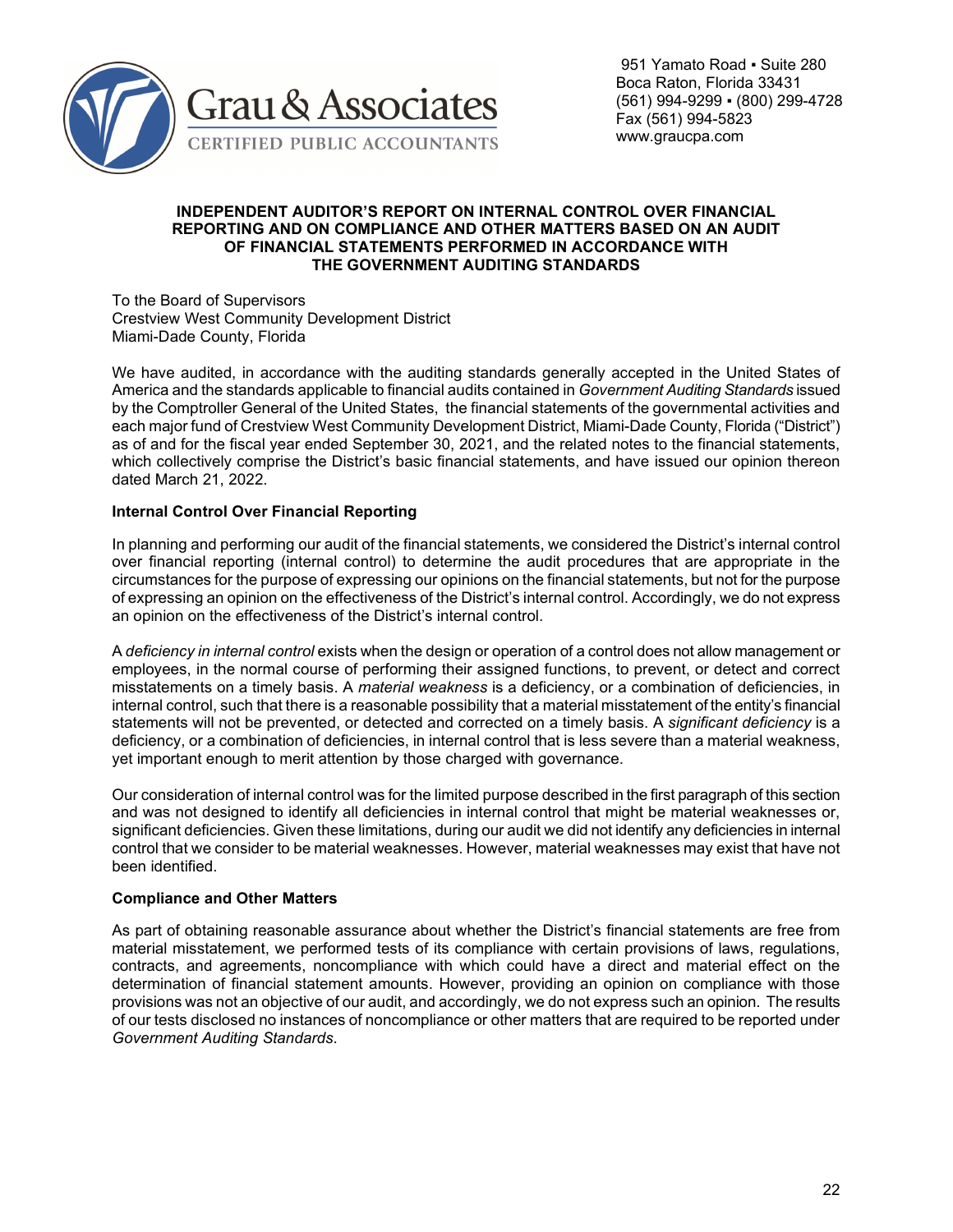# **Purpose of this Report**

The purpose of this report is solely to describe the scope of our testing of internal control and compliance and the results of that testing, and not to provide an opinion on the effectiveness of the entity's internal control or on compliance. This report is an integral part of an audit performed in accordance with *Government Auditing Standards* in considering the entity's internal control and compliance. Accordingly, this communication is not suitable for any other purpose

De nav & Association

March 21, 2022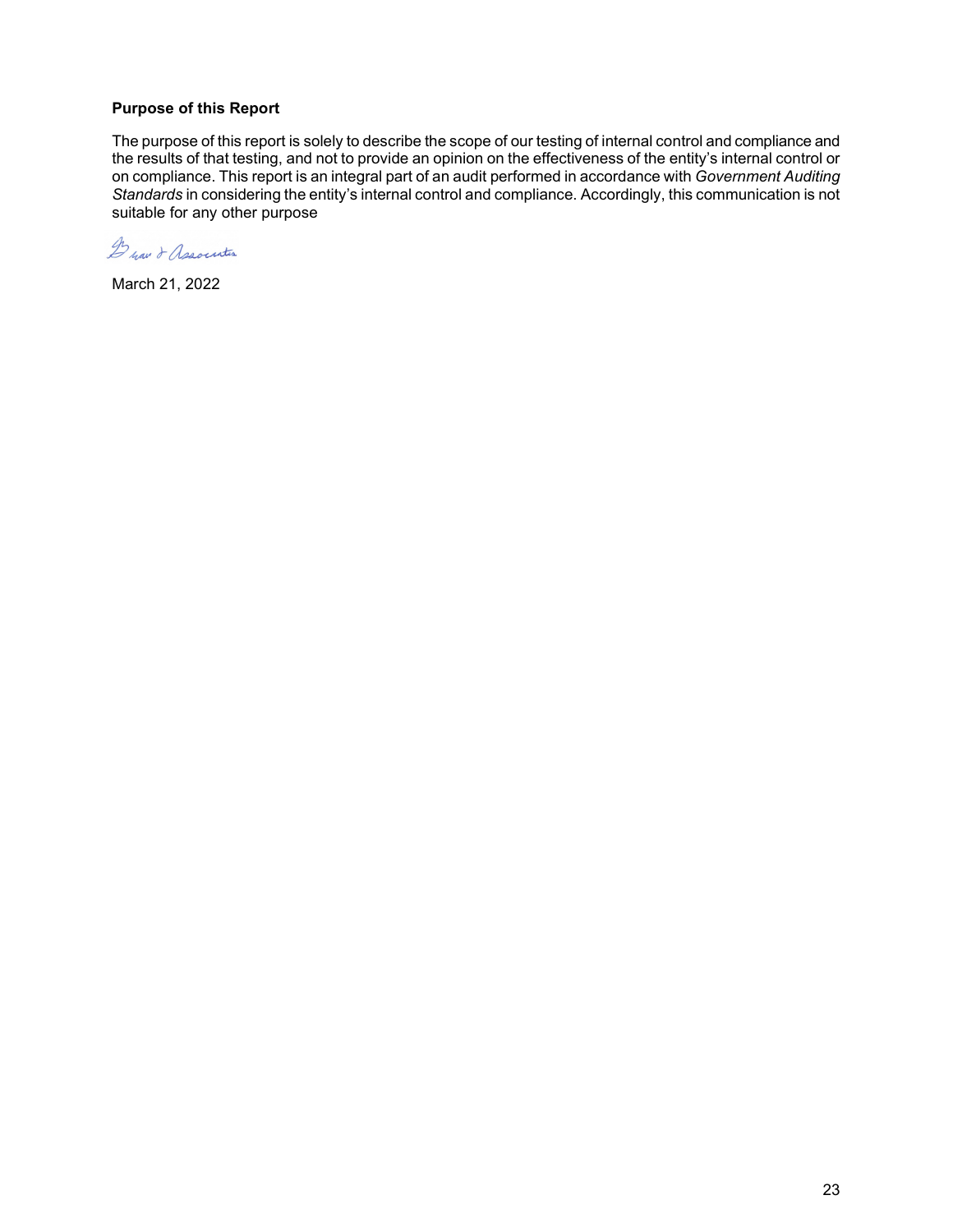

 951 Yamato Road ▪ Suite 280 Boca Raton, Florida 33431 (561) 994-9299 ▪ (800) 299-4728 Fax (561) 994-5823 www.graucpa.com

#### **INDEPENDENT AUDITOR'S REPORT ON COMPLIANCE WITH THE REQUIREMENTS OF SECTION 218.415, FLORIDA STATUTES, REQUIRED BY RULE 10.556(10) OF THE AUDITOR GENERAL OF THE STATE OF FLORIDA**

To the Board of Supervisors Crestview West Community Development District Miami-Dade County, Florida

We have examined Crestview West Community Development District, Miami-Dade County, Florida's ("District") compliance with the requirements of Section 218.415, Florida Statutes, in accordance with Rule 10.556(10) of the Auditor General of the State of Florida during the fiscal year ended September 30, 2021. Management is responsible for District's compliance with those requirements. Our responsibility is to express an opinion on District's compliance based on our examination.

Our examination was conducted in accordance with attestation standards established by the American Institute of Certified Public Accountants. Those standards require that we plan and perform the examination to obtain reasonable assurance about whether the District complied, in all material respects, with the specified requirements referenced in Section 218.415, Florida Statutes. An examination involves performing procedures to obtain evidence about whether the District complied with the specified requirements. The nature, timing, and extent of the procedures selected depend on our judgment, including an assessment of the risks of material noncompliance, whether due to fraud or error. We believe that the evidence we obtained is sufficient and appropriate to provide a reasonable basis for our opinion. Our examination does not provide a legal determination on the District's compliance with specified requirements.

In our opinion, the District complied, in all material respects, with the aforementioned requirements for the fiscal year ended September 30, 2021.

This report is intended solely for the information and use of the Legislative Auditing Committee, members of the Florida Senate and the Florida House of Representatives, the Florida Auditor General, management, and the Board of Supervisors of Crestview West Community Development District, Miami-Dade County, Florida and is not intended to be and should not be used by anyone other than these specified parties.

Dear & Association

March 21, 2022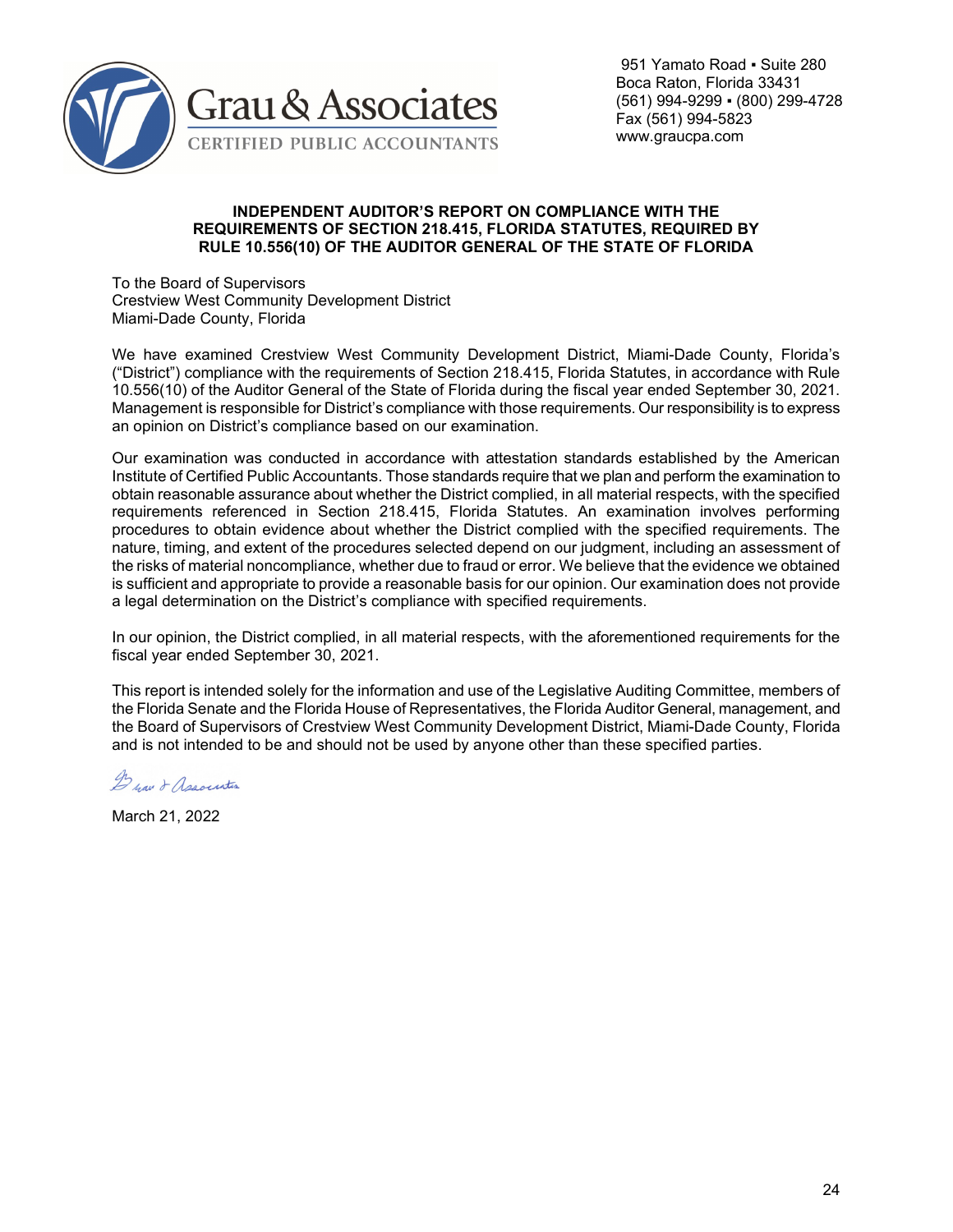

### **MANAGEMENT LETTER PURSUANT TO THE RULES OF THE AUDITOR GENERAL FOR THE STATE OF FLORIDA**

To the Board of Supervisors Crestview West Community Development District Miami-Dade County, Florida

### **Report on the Financial Statements**

We have audited the accompanying basic financial statements of Crestview West Community Development District, Miami-Dade County, Florida ("District") as of and for the fiscal year ended September 30, 2021 and have issued our report thereon dated March 21, 2022.

### **Auditor's Responsibility**

We conducted our audit in accordance with auditing standards generally accepted in the United States of America; the standards applicable to financial audits contained in G*overnment Auditing Standards,* issued by the Comptroller General of the United States; and Chapter 10.550, Rules of the Auditor General.

### **Other Reporting Requirements**

We have issued our Independent Auditor's Report on Internal Control over Financial Reporting and on Compliance and Other Matters Based on an Audit of the Financial Statements Performed in Accordance with *Government Auditing Standards;* and Independent Auditor's Report on an examination conducted in accordance with *AICPA Professional Standards*, AT-C Section 315, regarding compliance requirements in accordance with Chapter 10.550, Rules of the Auditor General. Disclosures in those reports, which are dated March 21, 2022, should be considered in conjunction with this management letter.

### **Purpose of this Letter**

The purpose of this letter is to comment on those matters required by Chapter 10.550 of the Rules of the Auditor General for the State of Florida. Accordingly, in connection with our audit of the financial statements of the District, as described in the first paragraph, we report the following:

- **I. Current year findings and recommendations.**
- **II. Status of prior year findings and recommendations.**
- **III. Compliance with the Provisions of the Auditor General of the State of Florida.**

Our management letter is intended solely for the information and use of the Legislative Auditing Committee, members of the Florida Senate and the Florida House of Representatives, the Florida Auditor General, Federal and other granting agencies, as applicable, management, and the Board of Supervisors of Crestview West Community Development District, Miami-Dade County, Florida and is not intended to be and should not be used by anyone other than these specified parties.

We wish to thank Crestview West Community Development District, Miami-Dade County, Florida and the personnel associated with it, for the opportunity to be of service to them in this endeavor as well as future engagements and the courtesies extended to us.

De yau & Association

March 21, 2022